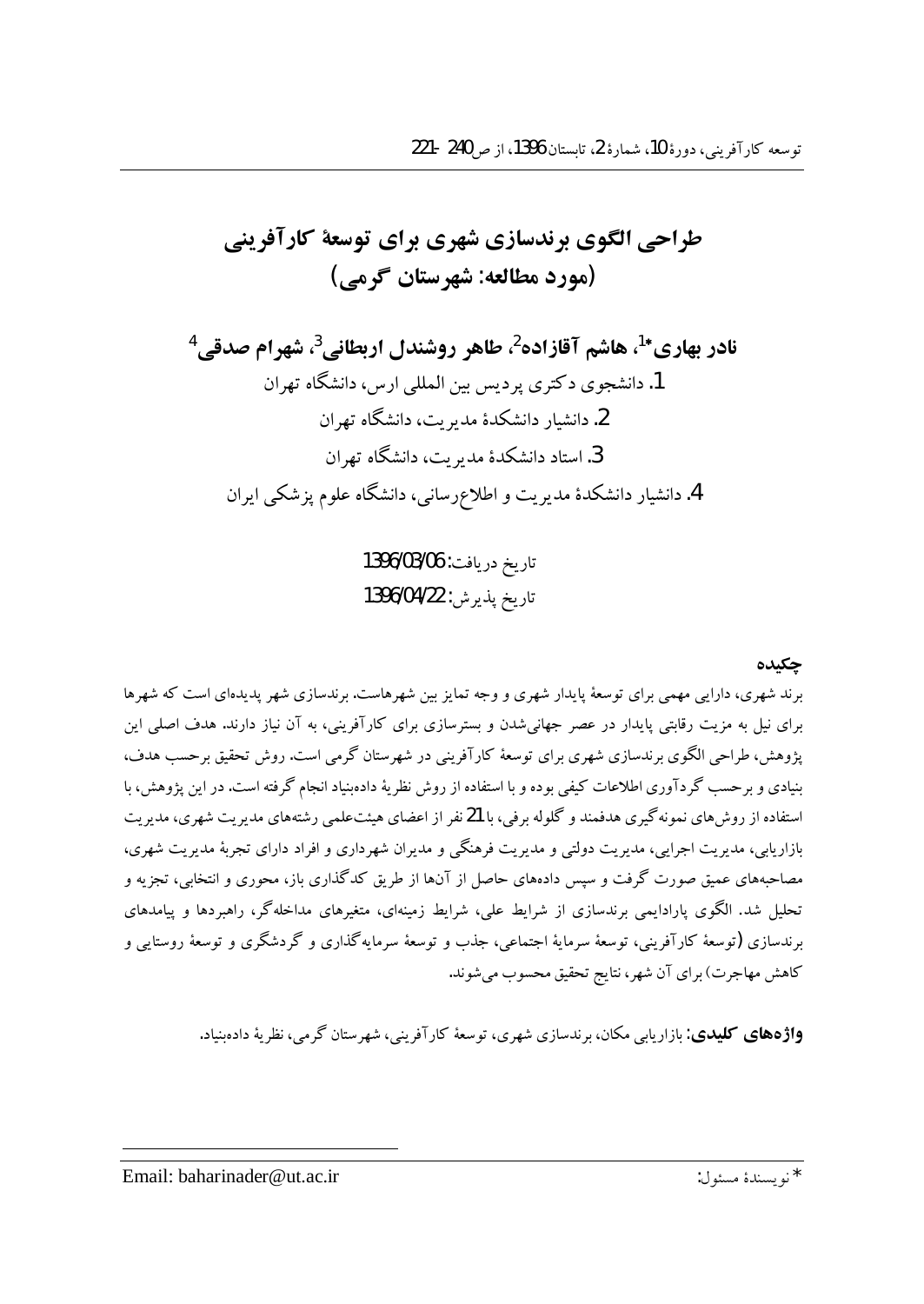#### مقدمه

222

برند شهری ابزاری مؤثر برای توسعهٔ شهرها و درواقع وجه تمایز شهرهاست و موفقیت آنها را فزوني مي بخشد و بر ارزش آفريني و توسعهٔ اجتماعي، فرهنگي، سياسي، اقتصادي و به تبع آن جذب و توسعهٔ سرمایهگذاری، رونق صنعت گردشگری، انتقال فناوری و… تأثیر میگذارد. برندسازی بیش از هر چیز در امتداد کارآفرینی و بازاریابی مکان قرار میگیرد و امور کسبوکار با رویکرد رقابتی در حوزهٔ حکمرانی شهری قرار دارد. توسعهٔ حکمرانی و شکل گیری گرایشهای کارآفرینی شهری را می توان مهم ترین زمینههای بازاریابی مکان و برندسازی شهری قلمداد کرد؛ بنابراین، جهانیشدن و توسعهٔ نظامهای شهری و حکومتهای محلی، روند بازاریابی مکان و برندسازی شهری را تسریع بخشیده است (شیرمحمدی، مطلبی و حیدری، 1394: 195).

توسعهٔ کارآفرینی یکی از نیازهای جدی اقتصاد ایران است. در شرایطی که کاهش سرمایه گذاری در اقتصاد کشور از یک سو و بهرهوری پایین و گرایش به تعدیل نیروی انسانی در سازمانها از سوی دیگر، بیکاری را به معضل بزرگ اقتصادی و اجتماعی این زمان بدل کرده است و از آنجاکه کارآفرینی علاج معضل بیکاری مطرح میشود و درواقع خوداشتغالی برجستهترین دستاورد کارآفرینی به شمار می(ود (Stel et al., 2007)، توسعهٔ کارآفرینی و ترویج فرهنگ آن در کشور و بهویژه در شهرها و مناطق روستایی، یک ضرورت اقتصادی، اجتماعی و سیاسی است. با توجه به آمار ایجاد اشتغال از طریق کارآفرینی بهویژه در کشورهایی با درآمد پایین، میتوان با توسعهٔ کارآفرینی و ایفای نقش دولت بهویژه در بخش گردشگری، کسبوکار محلی (صنایع کوچک) و ارائهٔ خدمات مطلوب، وضعیت زندگی و رفاه اجتماعی شهروندان را بهبود بخشید و زمینهٔ توسعهٔ پایدار شهرستان گرمی را فراهم کرد. .<br>مسئلهٔ اصلی در این یژوهش طراحی الگوی برندسازی شهری برای توسعهٔ کارآفرینی در شهرستان گرمی است و از آنجاکه فقر اطلاعاتی و بومیسازیشده کاربردی در زمینهٔ برندسازی شهری و پیامدهای آن در کشور قابل تصور است، در این تحقیق سعی شد با روش نظریهٔ دادهبنیاد<sup>1</sup> و جمعآوری نظاممند دادههای واقعی، تئوری در زمینهٔ برندسازی شهری

<sup>1.</sup> Grounded Theory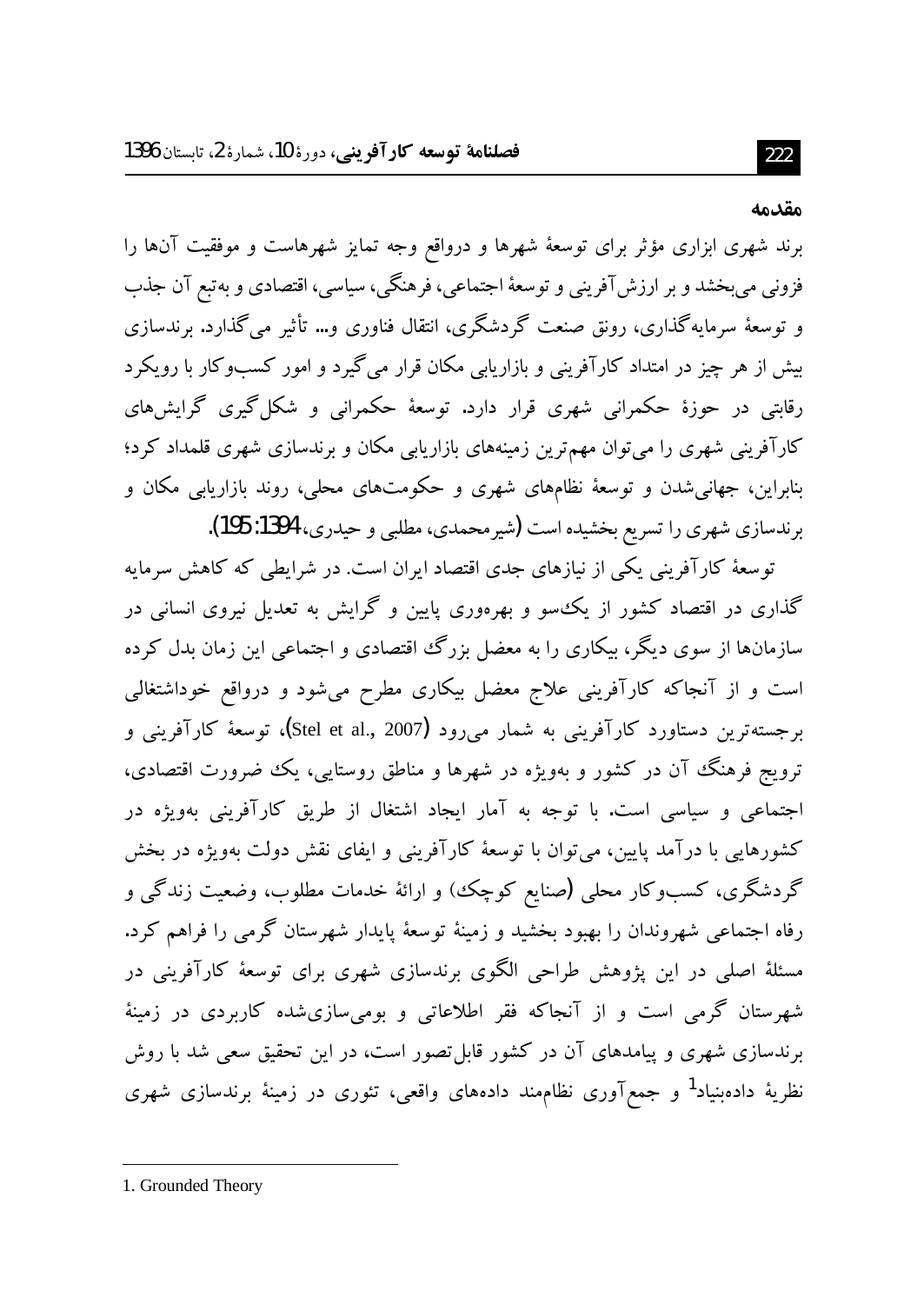تدوین و تبیین شود و الگوی پارادایمی برندسازی شهری برای توسعهٔ کارآفرینی در شهرستان گرمي نيز طراحي و ارائه شود.

# مروري ير مياني نظري و پيشينهٔ تحقيق برند دارایی نامشهود و نهفتهٔ یک محصول با یک خدمت است که در ذهن افراد شکل می گیرد (Keller, 2008: 2). برندینگ مکان<sup>1</sup>عبارت است از ایجاد یک هویت برند در زمینهٔ یک محل جغرافیایی ویژه (اخلاصی، 1391: 69). برندسازی شهری، بازاریابی تصویر شهر را با شیوههای مختلف از طریق تبدیل تصویر بصری شهر به یک تصویر برند، بهبود می بخشد و ویژگیهای منحصربهفرد شهر، برجستهسازی میشود و یک تصویر شهری پایدار ایجاد می شود (مرسلمی، 1393: 2). برندها ممکن است به خلق ایدههای جدید و نوآوری منجر شوند که روح و جان کارآفرینی است. با درنظرگرفتن شرایط حاکم بر اقتصاد کنونی، برندسازی لازمهٔ کارآفرینی و حتی تعیین کنندهٔ رشد و سقوط یک کسبوکار است (پاکدل و همکاران، 1390: 3). در جهان رقابتی امروز، به برندسازی شهر بهصورت فرایندی پیوسته، کل نگر، تعاملی و بسیار پردامنه توجه شده است (Freire, 2005: 347). برندسازی شهری موجب رونق اقتصادی و تغییرات اساسی در سبک زندگی ساکنان محلی می شود (Lee, 2013: 39).

همچنین، مطالعات نشان می دهد توسعهٔ کارآفرینی و اقدامات کارآفرینانه در محیط شهری در بهبود عملکرد شهری مؤثر است؛ بنابراین، مدیران شهری همواره به استفاده از تمامی ظرفیتهای موجود محلی در راستای کاهش آسیبهای اجتماعی و توسعهٔ اقتصاد شهری و کاهش هزینههای ادارهٔ شهر توجه داشتهاند. امروزه، کارآفرینی یکی از موتورهای محرک اقتصادی کشورها محسوب می شود. شواهد محکمی مبنی بر وجود رابطهٔ علی بین کار آفرینی، رشد اقتصادی و کاهش فقر وجود دارد (Chowdhury, 2007). کارآفرینی فرایندی است که فرصتها، منابع و كارآفرينان را به هم مرتبط ميكند (Wang & Fellow, 2004: 35) و طي آن، تغييرات در نظام اقتصادى رخ مىدهد (Hurley, 1999: 2-7; Sarfaraz & Faghih, 2011: 45<del>)</del>

<sup>1.</sup> Place Branding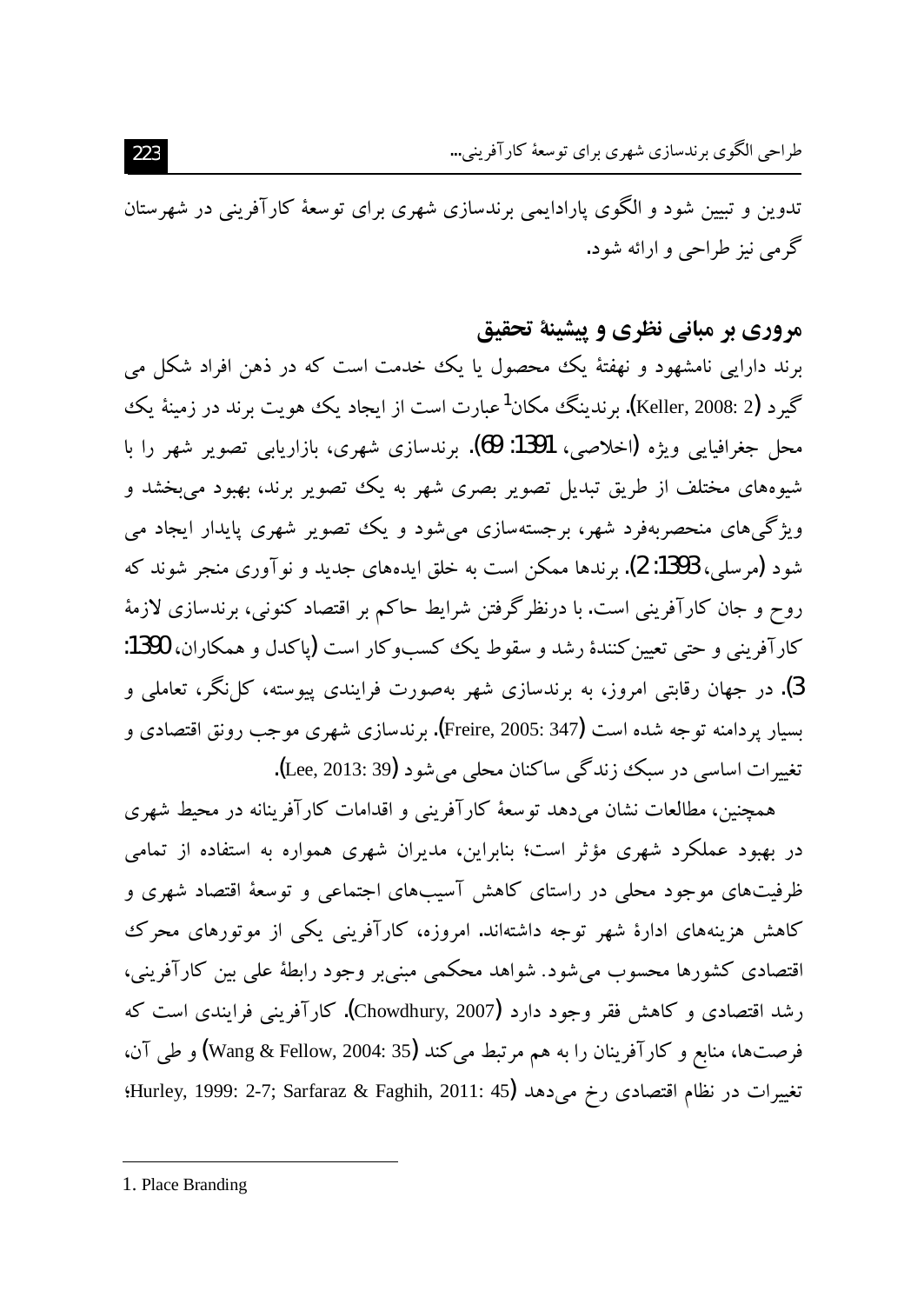كاظمى تربقان و مباركي: 125). همانگونه كه شومييتر (1934) اشاره مي كند، كارآفريني نیروی برهم;زنندهٔ اقتصاد است که رویدادها و نتایج بلندمدت را شکل میدهد و برای اینکه موقعیتهایی مناسب خلق کند، موقعیتهای اقتصادی و اجتماعی را تغییر می دهد ( :Fu, 2001 7; Awasthi, 2011: 107). در يژوهش هاي متعدد، تأثير دولت، سياست و منابع مالي بر توسعهٔ کارآفرینی مشخص شده و عناصر محیط خارجی شامل سیاست، پیچیدگی، بخشندگی و تغییر، بر تلاشرهای کارآفرینانه مؤثر قلمداد شده است (Kearney, Hisrich & Roche, 2008). سوتاریس (2002) معتقد است مشوقهای مالی بیشترین اهمیت را در ارتباط با نوآوری در شرکتهای تولیدی دارند (آقایی، 1389: 79). همچنین، به گفتهٔ شومییتر فعالیتهای کارآفرینانه فراتر از فعالیتهای عادی به تأمین مالی وابسته است (زالی و همکاران، 1391:  $(250)$ 

کارآفرینی عامل خلق ثروت، کسبوکار، نوآوری، تغییر، کار، ارزش و رشد است (Morris et al., 1994.) این فرایند شامل جستوجو و پیگیری فرصت و حداکثرسازی ارزش ناشی از آن است (Weijermar, 2010). کار آفرینی تمایل به کار گروهی، خطرپذیری، ایجاد، هدایت، اجرا و پیگیری نوآوری بهمنظور حداکثرسازی ارزش حاصل از فرصت بدون توجه به محدودیت مدلها، ساختار یا منابع مجرد است. با توجه به دگرگونی های وسیع عصر اطلاعات، از بین سه انقلاب دیجیتالی، اینترنتی و کارآفرینی، انقلاب کارآفرینی نقشی بسزا در رشد کشورهای توسعه یافته داشته است و پیشرفت بسیاری از کشورها مرهون فعالیتهای کارآفرینانه است. درنتیجه، کارآفرینی ابزار اصلی و موتور رشد و توسعهٔ اقتصادی شناخته میشود  $\Lambda$ nokhin et al., 2008).

ييشينة تحقيق براساس نتايج جستوجو در بانك اطلاعات منابع، مقالهها و پاياننامههای علمی، تاكنون هيچ پژوهشی بهطور مشخص در زمینهٔ طراحی الگوی برندسازی شهری برای توسعهٔ کارآفرینی انجام نگرفته است و بهصورت کلبی، تحقیقات زیادی درمورد کارآفرینی و برندسازی شهری بهطور مجزا صورت پذیرفته است که درادامه به آنها اشاره میشود: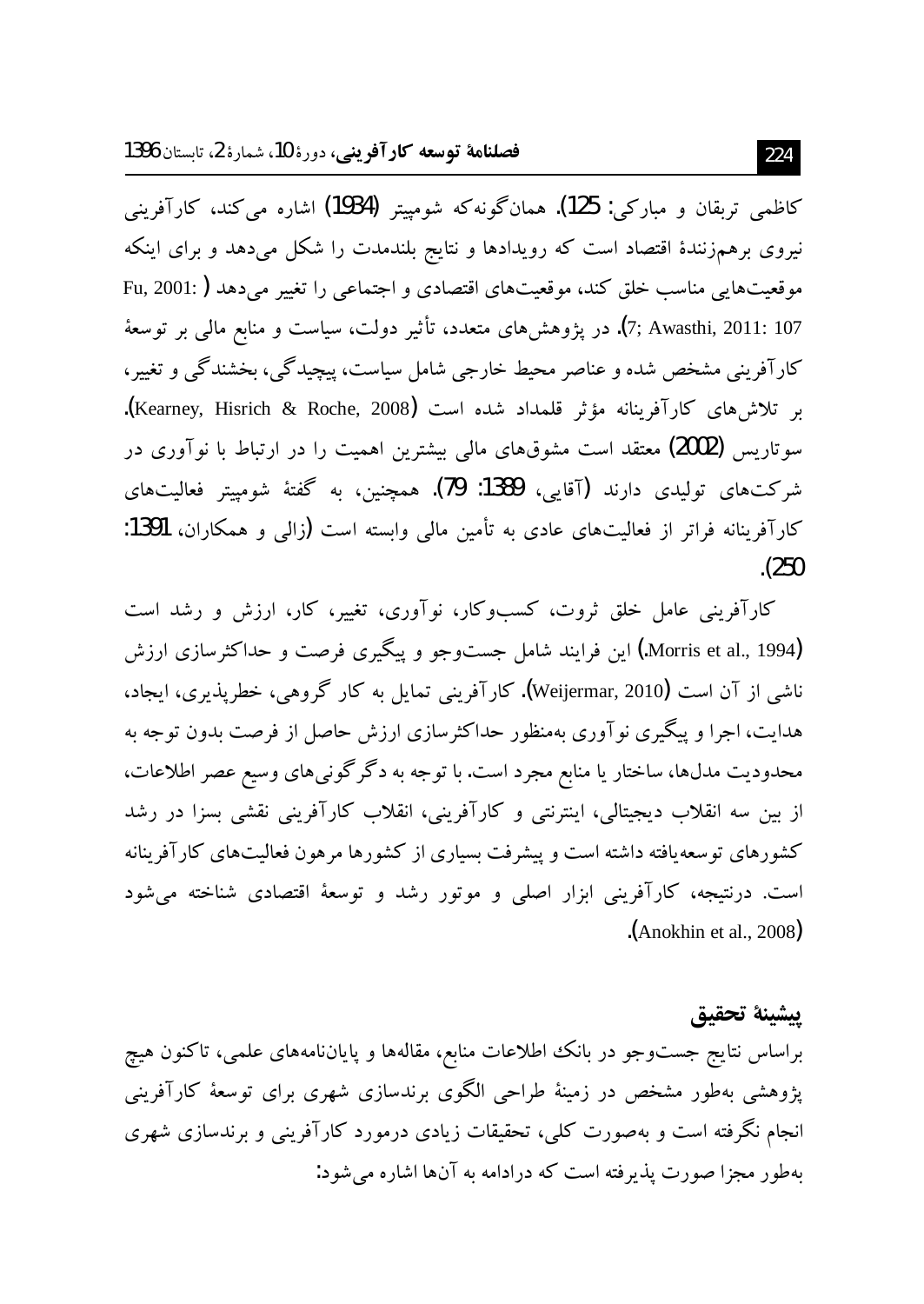تامیسون<sup>1</sup> (1999) بهرهبرداری از فرصتها، توانایی جذب منابع لازم، ایجاد ارزش افزوده، برقراری ارتباطی سازنده، ریسک پذیری بالا، خلاقیت و نوآوری و قدرت تصمیم گیری را برای کارآفرینی ضروری می،داند. لیتونن<sup>2</sup> (2007) ویژگی های فرد کارآفرین را خطریذیری، نوآوری، دانش در زمینهٔ فنون کار، مهارتهای مدیریت کسبوکار، توانایی همکاری، برداشت خوب درمورد کسبوکار و توانایی کشف فرصت می<mark>داند. بیگریو<sup>3</sup> (1989)</mark> و بیگرو و شین <sup>4</sup> (2005)، ویژگی۵های شخصیتی کارآفرینانه را در فرایند راهاندازی کسبوکار دخیل م دانند. اسمیت<sup>5</sup> (2006) ایجاد انگیزەهایی مانند ارزش آفرینی برای جامعه، نیاز به توفیق $\,$ طلبی و ثروتاندوزی در افراد را لازمهٔ کارآفرین شدن و توسعهٔ کسبوکارهای کوچک و متوسط می،داند. از نظر زامیتاکیس (2007)، یک کارآفرین، فردی توفیق گرا، علاقهمند و پرانرژی است و انگیزهٔ خوبی برای کارکردن دارد و خلاق و مسئولیت پذیر است (Zampetakis, 2007).

بگنر <sup>6</sup> (2006) معتقد است نقش دانش بهویژه یادگیری و تلاش برای یافتن دانش جدید، از عناصر مهم درک ایجاد کسبوکارهای کارآفرینانه است. هدف کلیدی کسبوکارهای موفق، ایجاد دانشی جدید برای ساختن و حفظ یک مزیت رقابتی است. غلام مصطفی خان<sup>7</sup> (2007) در زمینهٔ توسعهٔ کارآفرینی در بحرین به این نتیجه رسید که برنامهٔ توسعهٔ کارآفرینی در سازمانهای کوچک و متوسط بحرین، فقط با برنامهریزیهای آموزشی مناسب توسط دولت و همکاری متقابل دولت و دانشگاهها امکان پذیر است. آلادکومو<sup>8</sup> (2006) تحقیقی با عنوان سیاستهای توسعهٔ کارآفرینی در نیجریه انجام داد. این تحقیق نشان میدهد خلأ بین خطمشیهای دولتی و خطمشیهای آموزشی توسعهٔ کارآفرینی، به بیکاری فارغ|لتحصیلان، عدم انگیزه، ناامیدی و احساس عدم اطمینان آنها به آینده منجر شده است.

- 1. Thompson
- 2. Littunen
- 3. Bygrave
- 4. Shane
- 5. Smith
- 6. Begner
- 7. Gholam Mosstafa Khan
- 8. Aladkoomo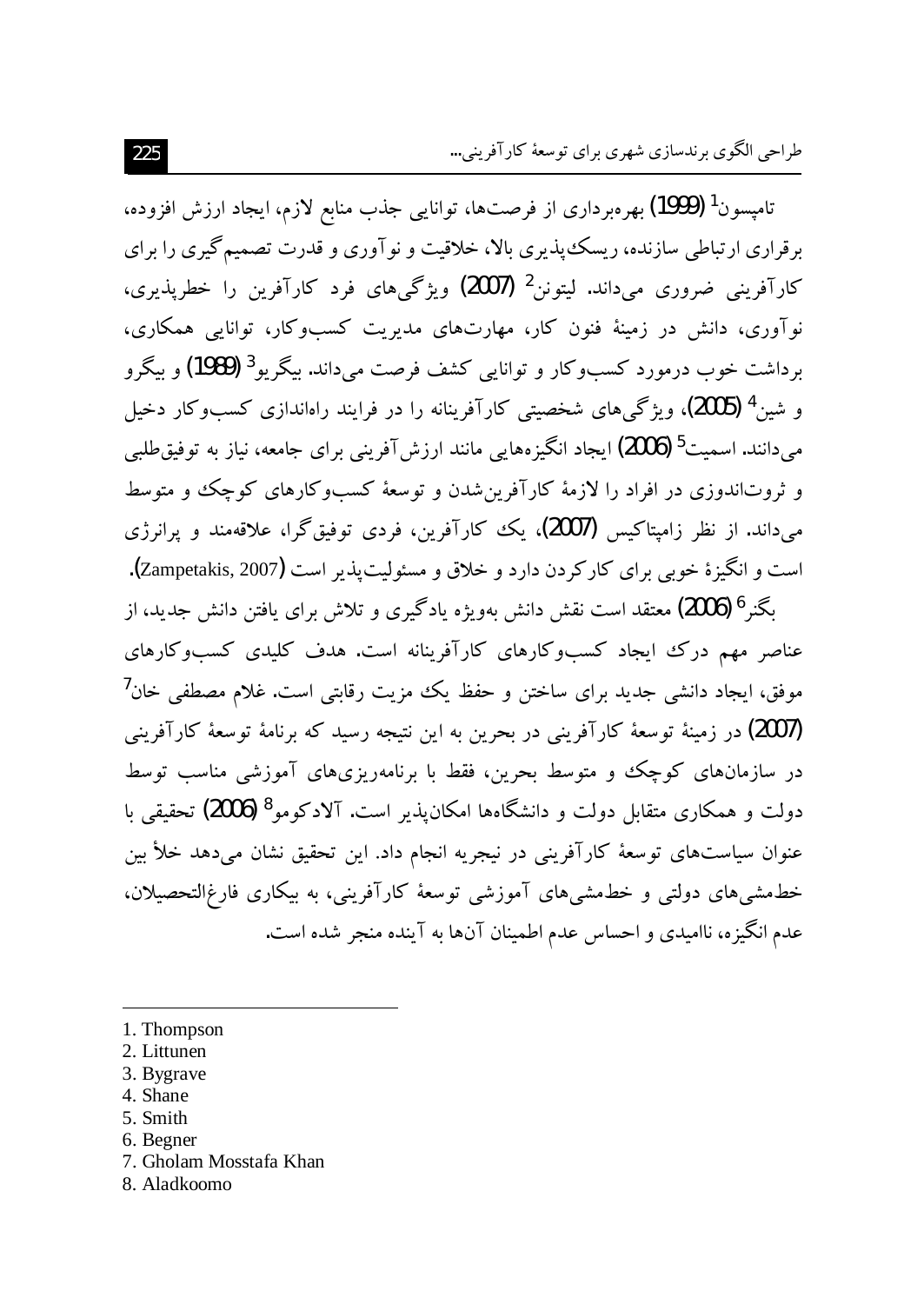جعفرنژاد هتکه لوئي و هوشيار مهربان (1393) در يژوهشي با عنوان «لزوم توجه مديريت شهری به کارآفرینی شهری و نقش شهرداریها در بهبود وضعیت کسبوکار» بیان می کنند کارآفرینی راهکاری بهمنظور بهبود وضعیت اقتصادی و اجتماعی است. در این یژوهش، با یرداختن به ابعاد کارآفرینی شهری، تبیین حوزههای تأثیرگذار عملکرد شهرداریها بر اقتصاد شهری و ارائهٔ چالش های موجود کسبوکار در شهرها، راهکارهای حمایت از کارآفرینی شهري توسط مديريت شهري بيان شده است. مهارتبي و جلالي (1391) در تحقيقي با عنوان «مدل مفهومي توسعهٔ کارآفريني در شهرهاي خلاق» تبيين مي کنند که شهرها درصورت داشتن شرایط لازم و با فراهم کردن بستر مناسب، در تربیت کارآفرینان مؤثرند که این مسئله به رشد و توسعهٔ اقتصادی و همچنین رشد اشتغال منجر می شود. خواجهئیان و راد (1389) در یژوهشی با عنوان «تدوین مدل هدایتگر مدیریت شهری برای توسعه کارآفرینی»، مزایای کارآفرینی و ضرورت توجه مدیریت شهری به آن را بررسی و عوامل تأثیرگذار بر گسترش کارآفرینی را در دو بخش محیطی و فردی شناسایی کردهاند و ارتباطات مدیریت شهری را با سه سطح شهروندان، دولت و محیط تبیین کردهاند. براساس نتایج، الگویبی عرضه می شود که چگونگی تأثیرگذاری مدیریت شهری را در توسعهٔ کارآفرینی نشان میدهد. امینی و همکاران (1395) در پژوهشی با عنوان «تقش مدیریت شهری در بسترسازی برای توسعه کارآفرینی در راستای خدمات رسانی و ظرفیتسازی مورد نیاز شهر»، توسعهٔ کارآفرینی را یکی از راهکارهای اساسی ایجاد اشتغال پایدار دانستهاند که با ایجاد و توسعهٔ مراکز کارآفرینی در سه محور اقتصادی، اجتماعی و فرهنگی تحقق می،یابد. مطالعات نشان می،دهد اقدامات کارآفرینانه در محیط شهری در بهبود عملکرد شهری مؤثر است و همواره مورد توجه مدیران شهری بوده است. براساس نتایج پژوهش، برای گسترش کارآفرینی شهری، توسعهٔ زیرساختهای فیزیکی، فرهنگ سازی (توسعهٔ نرمافزاری)، اقدامات حمایتی و توانمندسازی سازمانی از گامهای ضروری است.

### روش تحقيق

این یژوهش برحسب هدف، بنیادی و برحسب گردآوری اطلاعات کیفی بوده و با استفاده از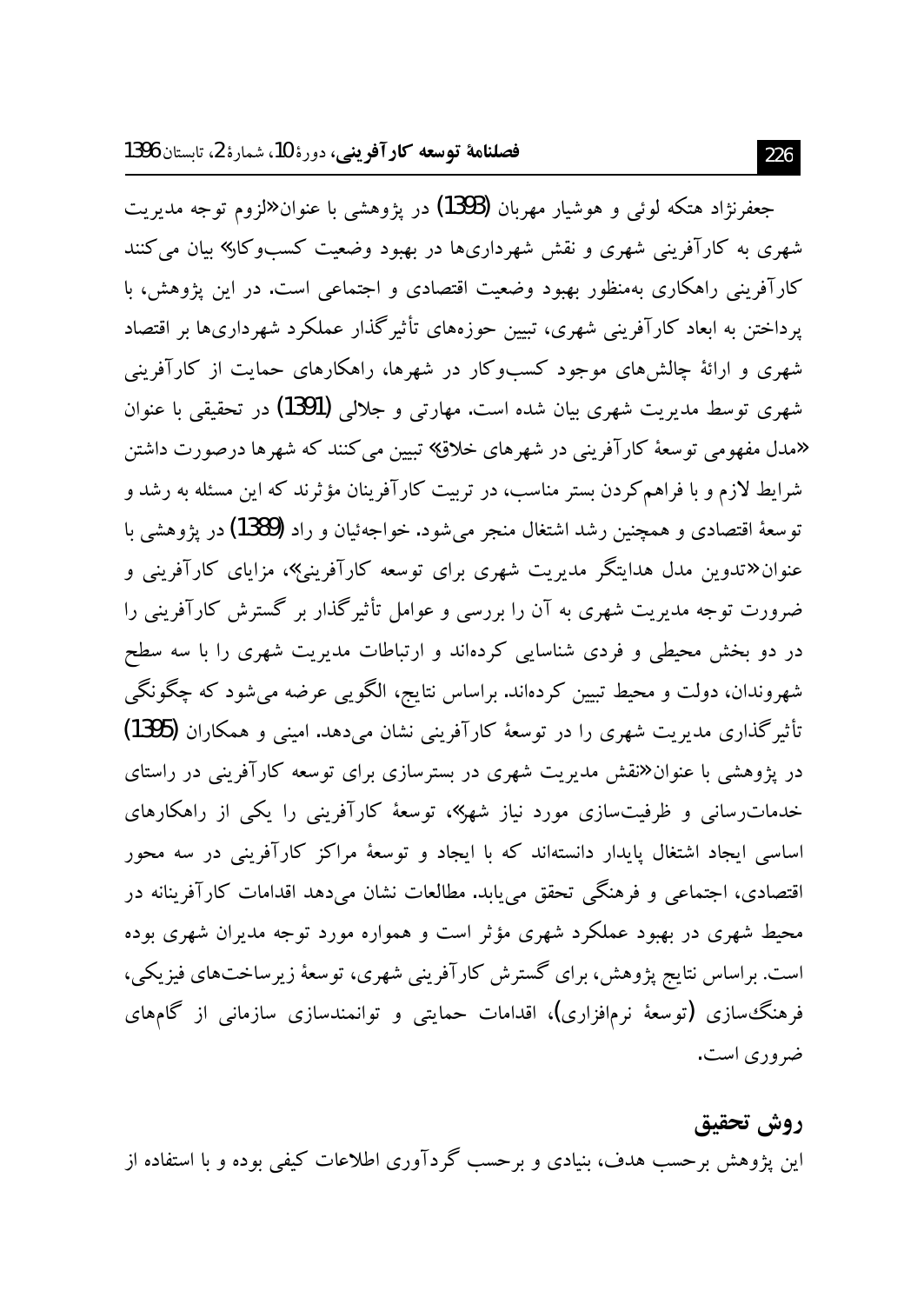روش نظريهٔ دادهبنياد انجام گرفته است. نظريهٔ دادهبنياد بهعنوان روش پژوهش استقرابي و اکتشافی، به یژوهشگران در حوزههای موضوعی گوناگون امکان می،دهد تا بهجای اتکا به تئوري،هاي موجود، خود به تدوين تئوري اقدام كنند. نظريهٔ دادهبنياد داراي دو رويكرد گلاسر<sup>1</sup>و اشتراوس<sup>2</sup>است (ذکائی، 1381: 54) که در این یژوهش از روش اشتراوس یا عینیت گرا برای تحلیل دادهها استفاده شده است، زیرا روشی نظامهند دارد. روش اصلی گردآوری دادهها در تحقیق حاضر تکنیک مصاحبههای عمیق نیمهساختاریافته<sup>3</sup>است که در آن محقق از قبل موضوعات و عناوین لازم برای پوششدادن به اطلاعات را آماده می کند، ولی پرسشها بهصورت باز و کلی هستند؛ یعنی از قبل تهیه نمی شوند و جریان مصاحبه تا حد زیادی متکی بر پرسشهایی است که خودبهخود در تعامل مصاحبهگر و مصاحبهشونده پیش میآیند. در نظريهٔ دادهبنياد، تجزيه و تحليل دادهها از طريق كدگذاري انجام ميگيرد. در مرحلهٔ کدگذاری باز، با مراجعه به کدهای اولیهٔ استخراجشده از مصاحبهها (کدگذاری نکات کلیدی)، کدهایی که به موضوعی مشترک اشاره داشتند، گروهبندی شدند و مفاهیم را ساختند و از مقایسه و طبقه بندی آنها نیز مقولهها تعیین شدند. در مرحلهٔ کدگذاری محوری، بهمنظور مرتبطکردن مقولههای اصلی به مقولههای فرعی، از الگوی پارادایمی استفاده شد تا شرایط علی، پدیده محوری، عوامل زمینهای، متغیرهای مداخلهگر، راهبردها و پیامدها که اجزای کدگذاری محوری هستند، مشخص شوند. سپس از طریق کدگذاری انتخابی و براساس الگوی ارتباط شناسایی شده بین مقولهها و زیرمقولهها در کدگذاری باز و محوری، مقولهها به هم مرتبط شدند و نظام نظری مربوط ارائه شد.

نمونه

در این پژوهش، با استفاده از روشهای نمونهگیری هدفمند و گلوله برفی، با 21 نفر از اعضای هیئتعلمی رشتههای مدیریت شهری، مدیریت بازاریابی، مدیریت اجرایی، مدیریت دولتی و

1. Glaser

3. Semi-structured

<sup>2.</sup> Straus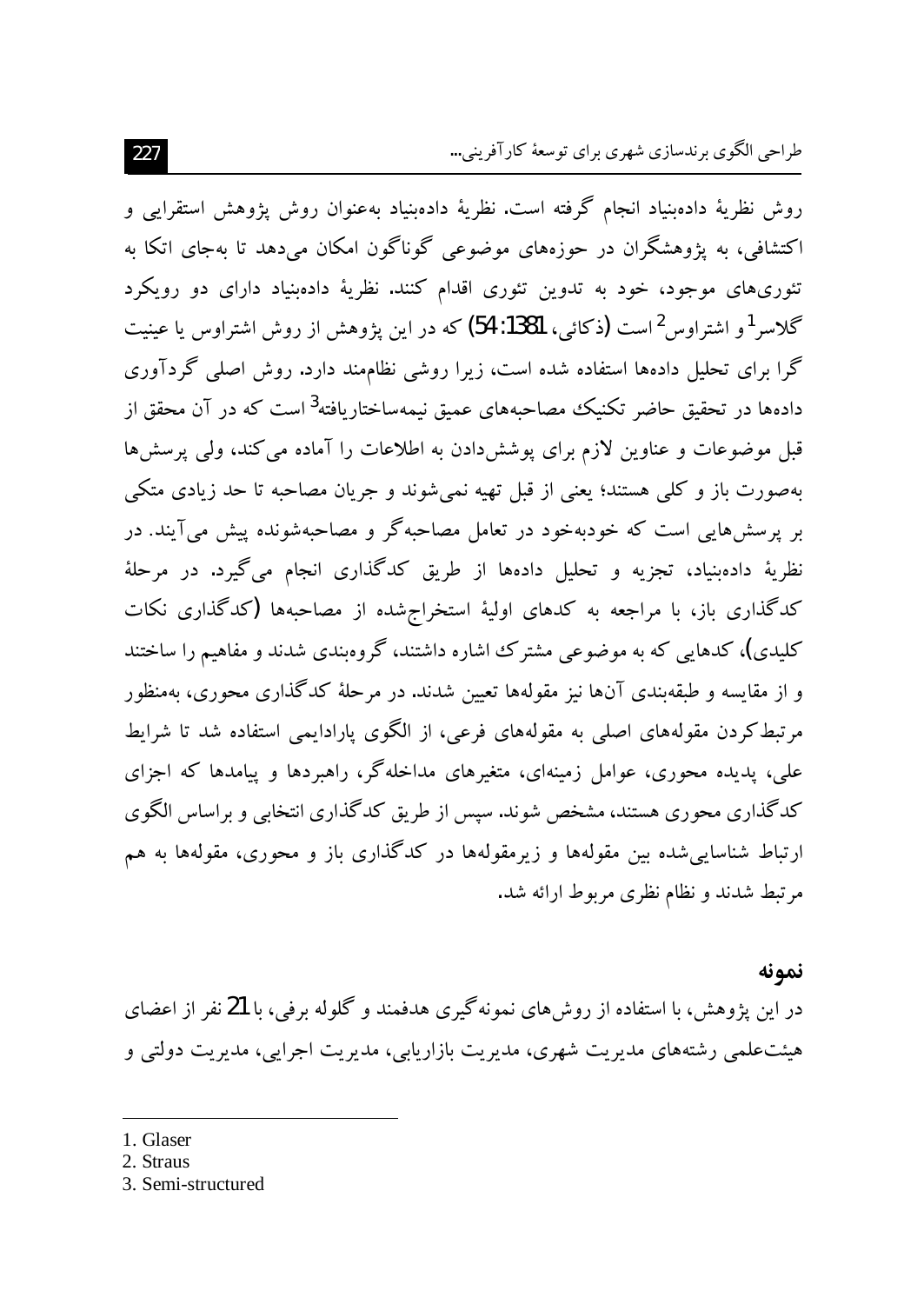مدیریت فرهنگی و مدیران شهرداری و افراد دارای تجربهٔ مدیریت شهری، مصاحبههای عمیق صورت گرفت. در این راستا، نخست یک گروه اولیه بهمنظور مصاحبه توسط محقق، انتخاب شد و سپس گروههای خبرهٔ بعدی برای مصاحبه، توسط آن کارشناسان معرفی شدند. کفایت نمونهگیری، طبق قاعدهٔ اشباع نظری تعیین شد. اشباع دادهها با انجامدادن 16 مصاحبه مشاهده شد، اما برای اطمینان بیشتر، جمع آوری دادهها تا 21 شرکت کننده ادامه یافت (12 نفر اعضای هیئتعلمی دانشگاههای گرمی، 2 نفر نماینده و فرماندار گرمی، 2 نفر شهردار و رئیس شورای اسلامی گرمی، 3 نفر از رؤسای ادارات گرمی، 2 نفر از مدیران کل استانداری اردبیل) و بهصورت ميانگين، هر مصاحبه حدود 76 دقيقه يا يک ساعت و شانزده دقيقه به طول انجاميد.

برای افزایش اعتبار، از روشهای بررسی اعضا، بررسی زوجی و بررسی مجدد فرایند کدگذاری استفاده شد و برای محاسبهٔ پایایی مصاحبههای انجامگرفته، از روش های محاسبهٔ پایایی بازآزمون (پایایی بازآزمون مصاحبههای انجامگرفته 83 درصد است و با توجه به اینکه بیشتر از 60 درصد است، قابلیت اعتماد کدگذاریها مورد تأیید است) و نیز توافق درون موضوعی دو کدگذار (پایایی بین کدگذاران برای مصاحبههای انجامگرفته 73 درصد است و با توجه به اینکه بیشتر از 60 درصد است، قابلیت اعتماد کدگذاریها مورد تأیید است) استفاده شد.

#### بافتهها

توصيف جمعيتشناختي از 21 نفر جامعهٔ مورد نظر، 19 نفر مرد و 2 نفر زن بودهاند؛ به عبارت دیگر، حدود 90 درصد از افراد را مردان و حدود 9 درصد از آنها را زنان تشکیل میدهند. از لحاظ وضعیت سنی از 21 نفر، 7 نفر 25 تا 35 سال، 9 نفر 35 تا 45 سال و 5 نفر بالای 45 سال بودهاند. از لحاظ وضعیت تحصیلی از 21 نفر، 3 نفر مدرک کارشناسی، 5 نفر مدرک کارشناسی ارشد و 13 نفر مدرک دکتری داشتهاند.

#### كدگذاري باز

کدگذاری باز شامل دو فعالیت کلیدی مفهومسازی و مقولهبندی است (اشتراوس و کوربین،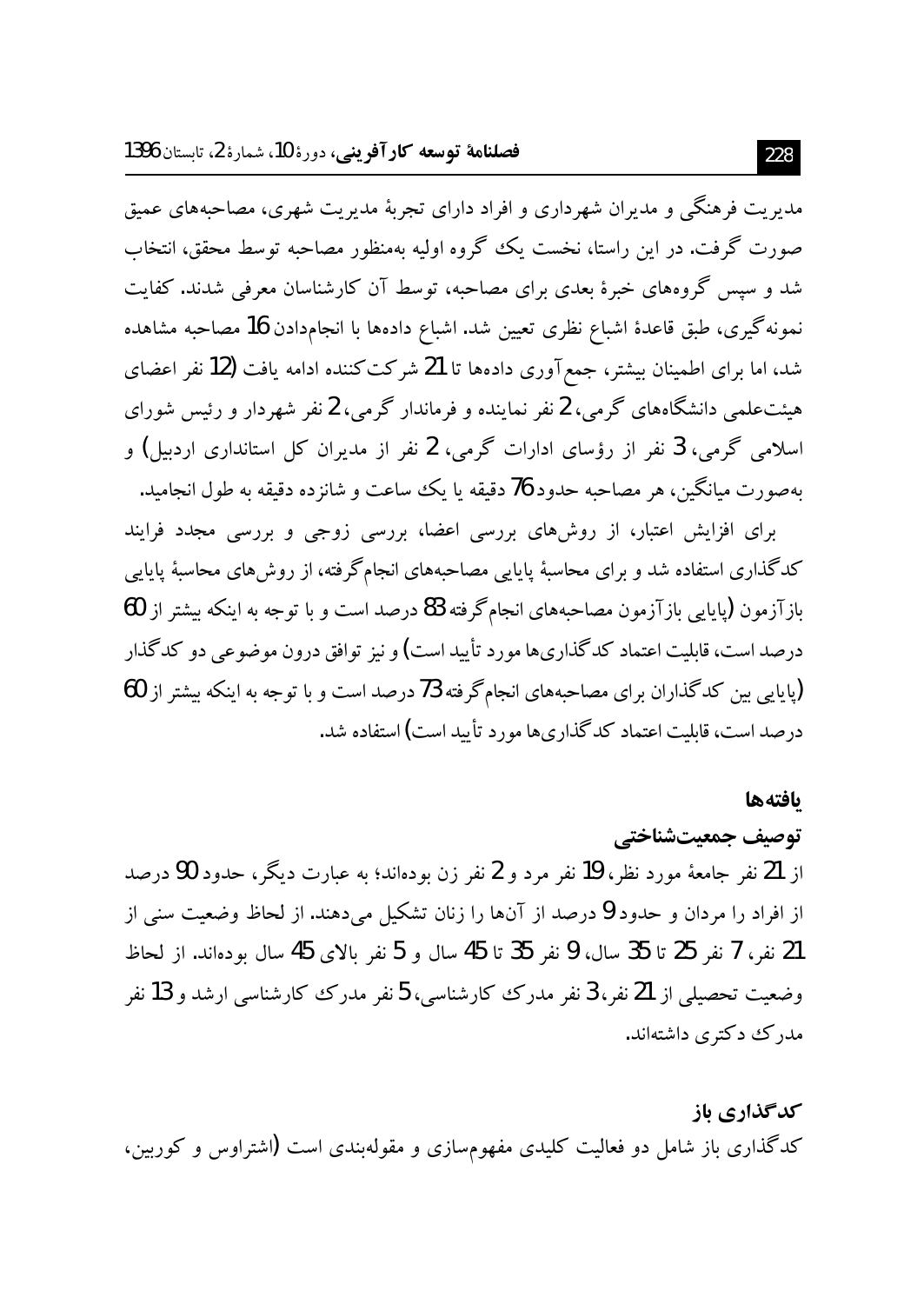1385: 61). در این تحقیق، از روش کدگذاری نکات کلیدی استفاده شده است. محقق با مراجعه به کدهای استخراج شده از مصاحبهها و با مطالعهٔ عمیق متن مصاحبهها، کدهایی را که به یک مفهوم اشاره داشتند و در یک طبقه قرار میگرفتند، در یک مفهوم قرار داد و سیس مفاهیم مرتبط با یک مقوله را نیز در سطحی انتزاعی تر، در یک مقوله قرار داد. در این مرحله، 409 کد اولیهٔ استخراج شده از نکات کلیدی مصاحبهها، به 69 مفهوم انتزاعیتر تبدیل شدند و از مقایسه و طبقهبندی آنها 22 مقوله تعیین شدند که بهطور کامل در کدگذاری محوری تبیین شدند.

## كدگذاري محوري

فرایند ربطدهی مقولهها به زیرمقولههایشان و پیونددادن مقولهها در سطح ویژگیها و ابعاد است (Strauss & Corbin, 1998) که در این تحقیق از الگوی پارادایمی استفاده شد. در این مرحله، با بارها مطالعه و بررسی مجدد و فرایند رفت و برگشت بین مفاهیم و مقولههای مربوط، اجزای کدگذاری محوری بهصورت زیر مشخص شدند:

1. شرايط على<sup>1</sup> شرایط علی رویدادها یا اتفاقاتی هستند که بر پدیده تأثیر میگذارند و به بروز آن منجر می شوند. از بین مفاهیم و مقولههای استخراج شده در این پژوهش، 6 مفهوم در 3 مقوله جزء شرايط على قلمداد شدند كه در جدول 1قابل مشاهده است.

2. پديده محوري یدیده ایده و فکر محوری، حادثه، اتفاق یا واقعهای است که سلسله کنش۵ا/کنش۵مای متقابل به سوی آن رهنمون میشوند تا آن را اداره یا با آن بهدرستی برخورد کنند. در این پژوهش، یدیده همان برندسازی شهری برای شهرستان گرمی (مغان) است.

<sup>1.</sup> causal conditions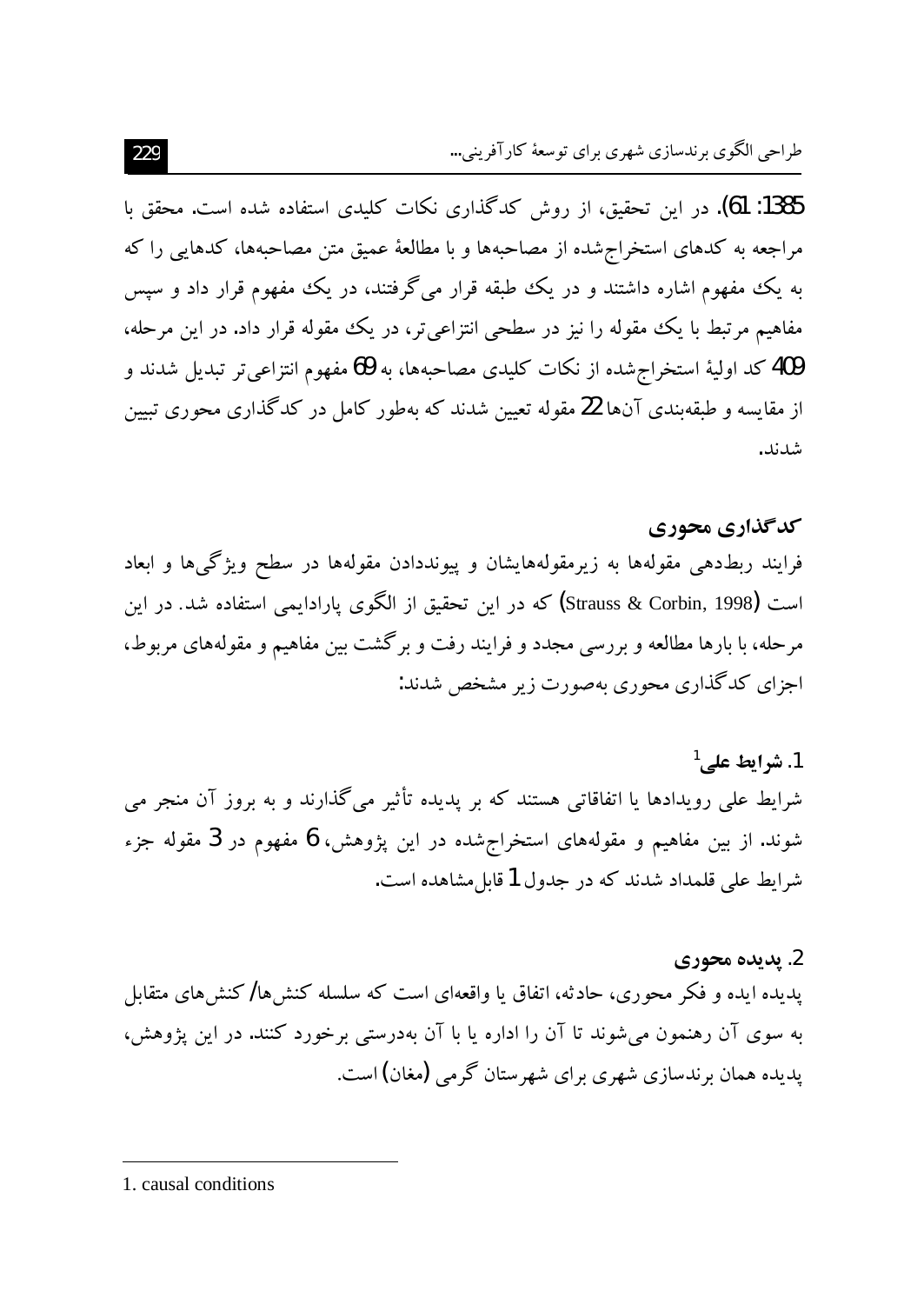|             | .<br>⊷ت                     | $\cup$ $\cup$ $\cup$ $\cup$ $\cup$ $\cup$ $\cup$ |
|-------------|-----------------------------|--------------------------------------------------|
| مقولهٔ اصلی | مقولهٔ فرعی                 | مفهوم                                            |
| شرايط على   | جهانى واجتنابناپذيربودن     | جهانی شدن و مزیت رقابتی                          |
|             |                             | اقتضايى و اجتنابناپذيربودن                       |
|             |                             | وجود انبوه مشتریان و گردشگران داخلی و خارجی      |
|             | لزوم تغییر نگرش به برندسازی | لزوم تغییر نگرش و همسویی با برندسازی شهری        |
|             |                             | اهمیت نمادسازی و سمبولیسم در برندسازی شهری       |
|             | ظرفیت علمی–پژوهشی و تشکل    |                                                  |
|             | های دانشجویی عرصهٔ          | نقش دانشگاهها و مراکز علمی-پژوهشی شهر            |
|             | گردشگري                     |                                                  |

حدول 1. مفاهیم و مقولههای شناسایی شدهٔ مرتبط با شرایط علی

3. شرایط زمینهای شرایط زمینهای شرایطی است که راهبردها و اقدامات تحت آن، پدیده را اداره می کنند. از بین مفاهیم و مقولههای استخراج شده در این پژوهش، 12 مفهوم در 3 مقوله جزء شرایط زمینهای قلمداد شدند که در جدول 2 مشاهده می شود.

|               |                    | جدوں نے معاہیم و مقونہھای سیاسایی سدہ مرتبط با عوامل رمینہای |
|---------------|--------------------|--------------------------------------------------------------|
| مقولهٔ اصلی   | مقولهٔ فرعی        | مفهوم                                                        |
|               | موقعيت راهبردي شهر | نقش موقعیت جغرافیایی شهر                                     |
|               | جاذبههای توریستی   | نقش جاذبههای اقلیمی و طبیعی شهر                              |
|               | و گردشگری          | نقش جاذبههای تاریخی شهر                                      |
|               |                    | نقش جاذبههای روستایی                                         |
|               |                    | نقش جاذبههای کشاورزی، دامپروری و صنایع تبدیلی                |
| عوامل زمينهاى |                    | نقش جاذبههای صنایع دستی شهر                                  |
|               |                    | نقش جاذبههای مذهبی و أیینی شهر                               |
|               |                    | نقش جاذبههای فرهنگی- اجتماعی شهر                             |
|               | محيط مناسب         | معادن سنگهای ساختمانی (چینی، سیلیس، مرمریت، شن و ماسه)       |
|               | اقتصادى و ظرفيت    | لحاظشدن گرمي بهعنوان قطب كشاورزى                             |
|               | سر مايه گذاري      | وجود نیروی کار ارزان و کافی                                  |
|               |                    | زمينهٔ توسعهٔ كسبوكار محلى بهويژه صنايع دستى                 |

دن في 1 مقاهد و مقولههاي شناسان شدهٔ مرتبط با عوامل زمينهاي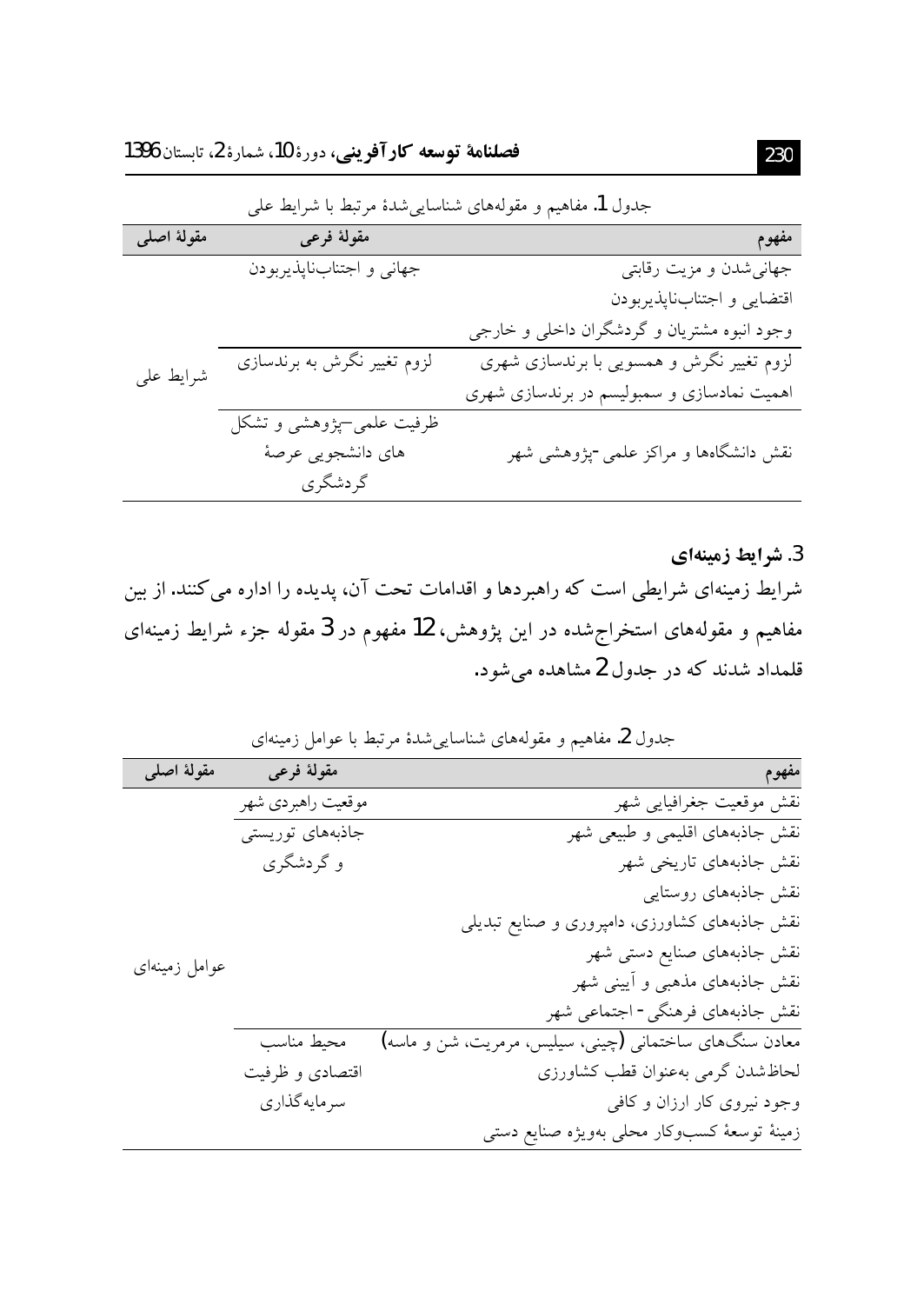طراحي الگوي برندسازي شهري براي توسعهٔ كارآفريني…

4. شرايط مداخله گر شرایط مداخلهگر شرایط ساختاری است که به پدیدهای تعلق دارد و بر راهبردهای کنش/ کنش متقابل تأثیر میگذارد. از بین مفاهیم و مقولههای استخراج شده در این پژوهش، 15 مفهوم در 4 مقوله جزء شرايط مداخله گر قلمداد شدند كه در جدول 3 نشان داده مى شود.

| مقولهٔ اصلی | مقولهٔ فرعی    | مفهوه                                                         |
|-------------|----------------|---------------------------------------------------------------|
|             | نقش دولت و     | نقش تسهیلگری دولت در جذب سرمایهگذاریهای داخلی و خارجی         |
|             | خطمشي گذاري    | حمایت از صنعتگران بومی و روستاییان                            |
|             | عمومى          | تقویت همافزایی با همکاری نهادها و ارگانهای شهر                |
|             |                | نقش دولت در برندسازی شهری                                     |
|             | تصويب منطقة    | نقش تصويب منطقة أزاد تجارى- صنعتى مغان بر برندسازى            |
|             | أزادتجاري-     |                                                               |
|             | صنعتى مغان     |                                                               |
|             | مديريت يكپارچۀ | نقش مديريت يكپارچۀ شهرى                                       |
| متغير هاي   | شهري           | توسعهٔ زیرساختهای شهر                                         |
| مداخلهگر    |                | زیباسازی و تقویت جلوههای بصری شهر                             |
|             |                | جذب منابع مالي بهموقع وكافي                                   |
|             |                | حراست از جاذبههای طبیعی و گردشگری شهر                         |
|             | بسترسازي براي  | توجه به خلاقیت و نوأوری                                       |
|             | كارآفريني      | برگزاری دورههای آموزش کارآفرینی و تربیت کارآفرینان شهری       |
|             |                | تشویق شهروندان و سازمانهای دولتی و غیردولتی به مشارکت فعالانه |
|             |                | در طرحهای کارآفرینی شهری                                      |
|             |                | تشویق و حمایت از کسبوکارهای کوچک و متوسط شهری                 |
|             |                | گسترش دولت الکترونیک                                          |

جدول 3. مفاهیم و مقولههای شناساییشدهٔ مرتبط با متغیرهای مداخلهگر

5. راهبردها کنشها و برهم کنشهای بیانگر رفتارها، فعالیتها و تعاملات هدفدار، در پاسخ به مقولهٔ محوری و تحت تأثیر شرایط مداخلهگر اتخاذ میشوند. در این پژوهش، 25 مفهوم در 7 مقوله به شرح جدول 4، جزء راهبردها قلمداد شدند.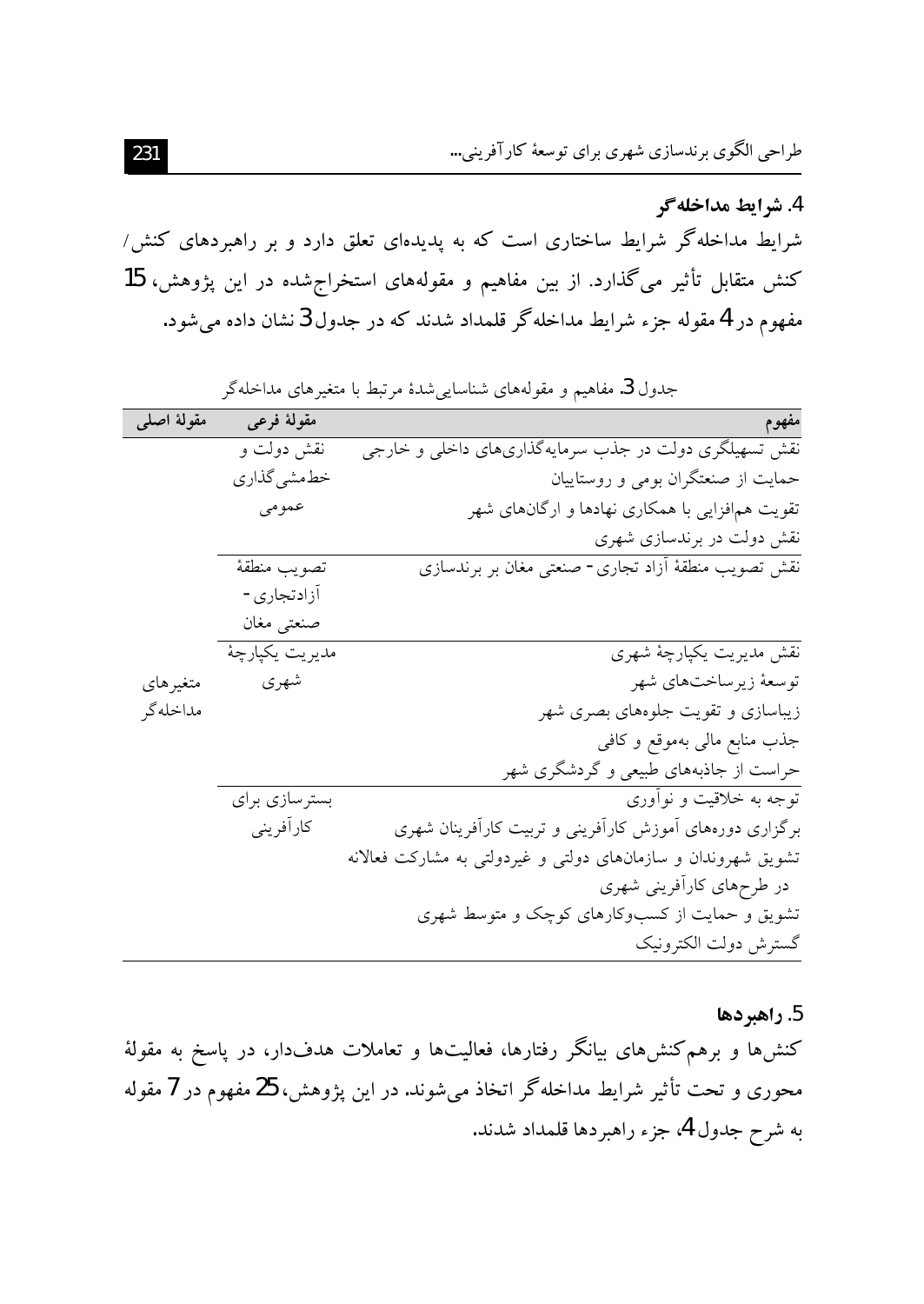| مقولهٔ اصلی | مقولهٔ فرعی         | مفهوم                                                                   |
|-------------|---------------------|-------------------------------------------------------------------------|
|             | توجه به             | توجه به ذینفعان مختلف                                                   |
|             | ذىنفعان مختلف       | نقش شهروندان در برندسازی                                                |
|             |                     | جلب مشاركت ذىنفعان                                                      |
|             |                     | اجتناب از فردگرایی در تصمیمگیری و نفعطلبی عمومی                         |
|             |                     | نقش سرمایهٔ انسانی و نخبگان در برندسازی                                 |
|             | ديپلماسي شهري       | دغدغهمندی و مطالبهٔ عمومی                                               |
|             |                     | ارتباطات و تعاملات همهجانبهٔ مؤثر داخل و خارج شهر                       |
|             | فرهنگسازي           | فرهنگسازی و همسوکردن برندسازی شهری با فرهنگ بومی و محلی                 |
|             |                     | <sup>ا</sup> موزش و ارتقای سطح فرهنگ و دانش عموم در حوزهٔ برندسازی شهری |
|             |                     | برگزاری جلسات و میزگردها و کنفرانس۵ای مختلف برای آگاهی                  |
|             |                     | بخشی در حوزهٔ برندسازی شهری                                             |
|             | لزوم سازماندهي      |                                                                         |
| راهبردها    | وطراحى ساختار مناسب | ایجاد یک واحد و تیم مستقل برندسازی شهری                                 |
|             | طراحي فرايند        | پویایی، استمرار و انعطافپذیری برندسازی شهری                             |
|             | برندسازي            | لزوم برنامهریزی راهبردی و تحلیل SWOT                                    |
|             |                     | همسویی برنامهها و راهبردهای مدیریت شهری و برندسازی شهر                  |
|             |                     | لزوم شناخت مزيت رقابتى شهر                                              |
|             |                     | ارائهٔ بازخورد و گزارشهای دورهای منظم و شفاف                            |
|             | تبليغات             | تبلیغات و بازاریابی مکان                                                |
|             |                     | نقش رسانه                                                               |
|             |                     | ستفاده از شخصیتهای علمی، فرهنگی، هنری، ورزشی و …                        |
|             | توسعهٔ              | خدماتی و رفاهی، حمل ونقل، بهداشت و درمان                                |
|             | زيرساختهاي فيزيكي   | فناوریهای ارتباطی و توسعهٔ شبکههای مخابراتی                             |
|             |                     |                                                                         |
|             |                     | مراکز أموزشی و تربیتی، توانمندسازی سرمایههای انسانی                     |

جدول 4. مفاهیم و مقولههای شناسایی شدهٔ مرتبط با راهبردها

#### 6. پيامدها

برخی از مقولهها بیانگر نتایج و پیامدهایی هستند که در اثر اتخاذ راهبرد حاصل میشوند. پیامد، نتیجهٔ کنش/ کنش متقابل است. از بین مفاهیم و مقولههای استخراجشده در این پژوهش، 11 مفهوم در 5 مقوله، جزء پیامدها قلمداد شدند که همه ذیل پیامد اصلی و مهم «توسعهٔ کارآفرینی» به شرح جدول 5 قرار گرفتند.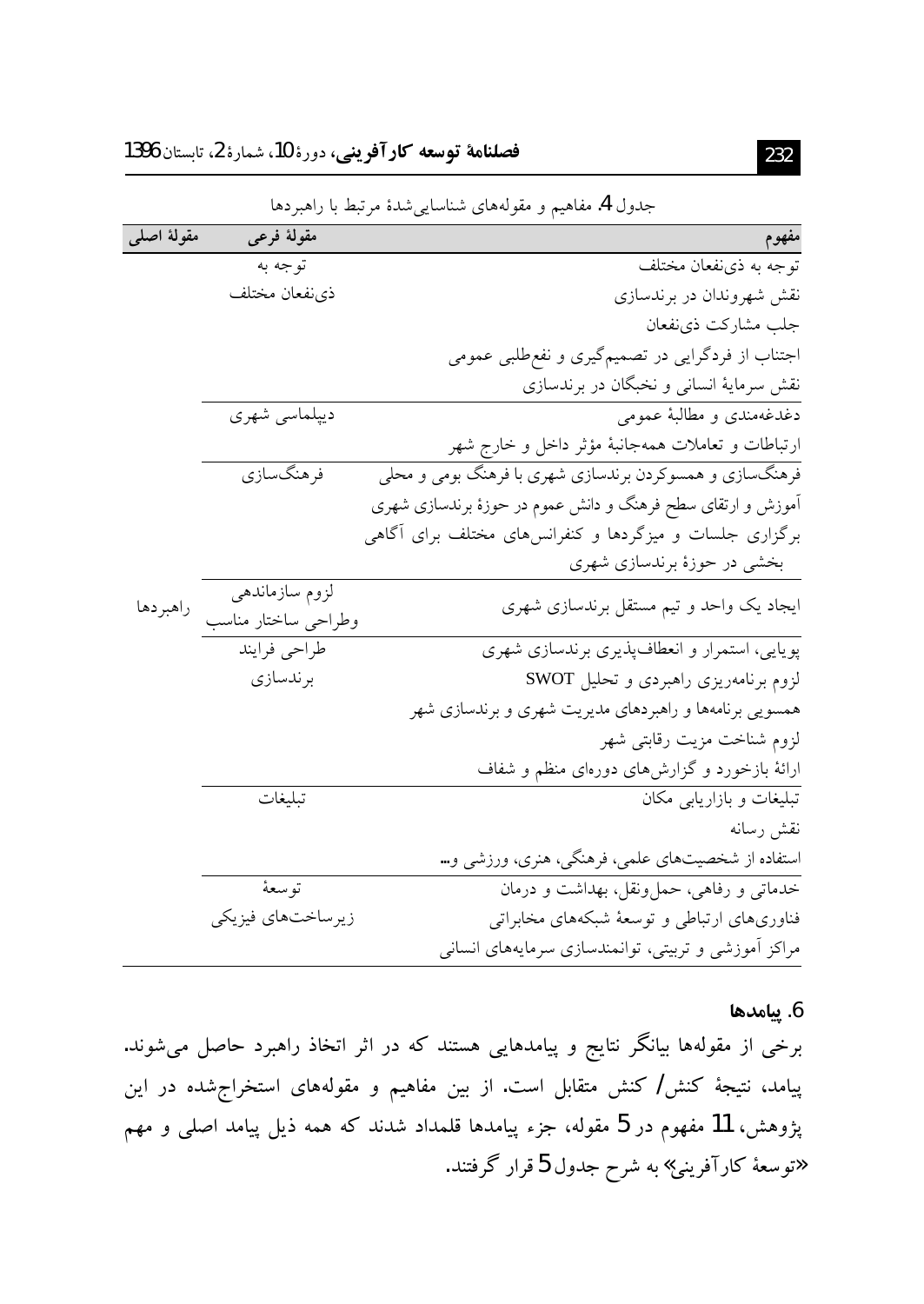| جدون <b>ن.</b> مقاهیم و مقویههای سیاسایی سده مرتبط با پیامدها |                       |                                                      |
|---------------------------------------------------------------|-----------------------|------------------------------------------------------|
| مقولهٔ اصلی                                                   | مقولهٔ فرعی           | مفهوم                                                |
|                                                               | رونق اقتصادی و        | کارآفرینی، اشتغال و درآمدزایی                        |
|                                                               | اشتغالزايي            |                                                      |
|                                                               | جذب و توسعهٔ          | جذب و توسعهٔ سرمایهگذاری داخلی و خارجی               |
|                                                               | سرمایهگذاری و گردشگری | توسعهٔ صنعت گردشگري                                  |
|                                                               | توسعهٔ روستایی و کاهش | توسعهٔ روستایی و کاهش مهاجرت از روستا و شهر          |
|                                                               | مهاجرت                |                                                      |
| ييامدها                                                       | توسعة سرماية اجتماعي  | تأثيرات فرهنگيى-اجتماعي برندسازي شهري                |
|                                                               |                       | ارتقای شعور سیاسی و تحقق شایستهسالاری                |
|                                                               |                       | هویتپذیری با برندسازی                                |
|                                                               | افزایش قدرت رقابتی در | مواد اولیه / سرمایه / فناوری / مهارتهای مدیریتی      |
|                                                               | بازار                 | راهبرد و ساختار و حفظ و توسعهٔ مزیتهای نسبی و رقابتی |
|                                                               |                       | سهم بازار و وفاداری مشتریان                          |
|                                                               |                       | توسعهٔ فضای رقابتی و بهبود فضای کسبوکار              |

فيدار آتار والمقارنة والمعاصر بشوار المرشوبة

## کدگذاری انتخابی

کدگذاری باز و محوری به پیدایش مجموعهای از مقولات می انجامد. به پیونددادن مقولات به یکدیگر کدگذاری انتخابی میگویند (استراس وکوریین، 1385: 118) که نتایج گامهای قبلی کدگذاری را بهکار می برد و مقولهٔ اصلی را انتخاب می کند و بهشکلی نظاممند به سایر مقولهها ارتباط مى دهد و برخى از مقولهها را پالايش و توسعه مى دهد ( Strauss & Corbin, 1998). حال در این پژوهش باید مقولات را به هم مرتبط ساخت و نظام نظری ویژهای را ارائه داد. مقولههای زیر نتیجهٔ کدگذاری انتخابی مربوط به پدیدهٔ برندسازی شهری برای توسعهٔ کارآفرینی در شهرستان گرمی است:

«پدیدهٔ جهانی شدن از سویی برندسازی شهری را اجتنابناپذیر و تغییر نگرش درمورد آن را الزامی ساخته است و ظرفیت علمی –یژوهشی و تشکل های دانشجویی عرصهٔ گردشگری از سوی دیگر، برندسازی شهری را برای شهرستان گرمی ضروری کرده است. توجه به ذی:فعان مختلف، داشتن دیپلماسی مطلوب شهری، توجه به فرهنگ سازی، لزوم سازماندهی و طراحی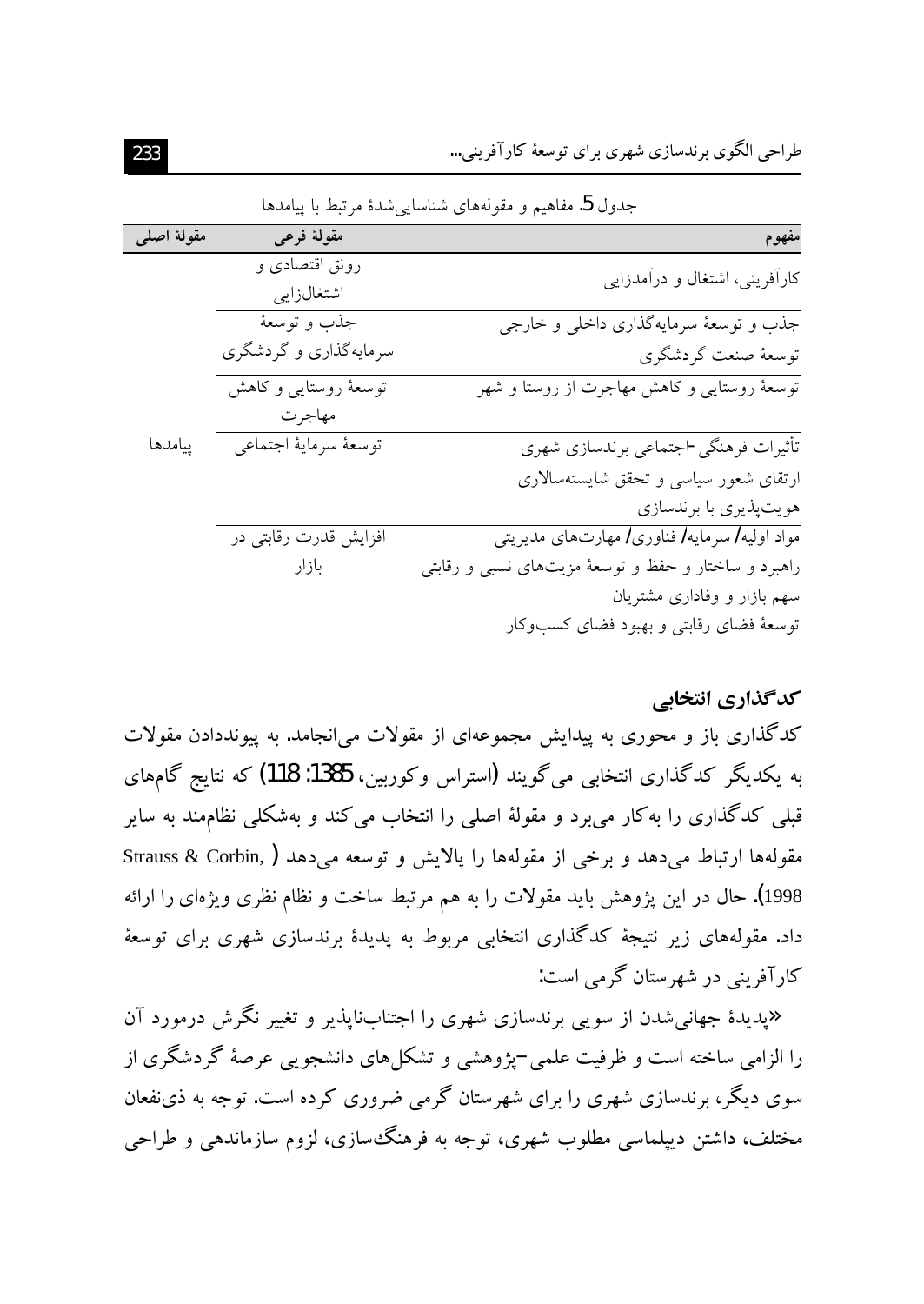ساختار مناسب، طراحی فرایند برندسازی، تبلیغات و توسعهٔ زیرساختهای فیزیکی، راهبردهایی است که با ایفای نقش دولت و خطـمشی گذاری عمومی، عزم جدی برای تصویب طرح منطقهٔ آزاد تجاری-صنعتی مغان، مدیریت یکپارچهٔ شهری و بسترسازی برای کارآفرینی، فرایند برندسازی را تسهیل و تسریع می کنند. زمینههای انجامدادن این مهم با توجه به موقعیت راهبردی شهر، جاذبههای توریستی و گردشگری و محیط مناسب اقتصادی و ظرفیتهای سرمایهگذاری شهرستان گرمی فراهم است و به اجرای راهبردها کمک می کند. رونق اقتصادی و اشتغالزایی، جذب و توسعهٔ سرمایهگذاری و گردشگری، توسعهٔ پایدار روستایی و کاهش مهاجرت، توسعهٔ سرمایهٔ اجتماعی و ارزشآفرینی و افزایش قدرت رقابتی در بازار، پیامدهای برندسازی شهری برای شهر ستان گرمی محسوب می شوند و همه ذبل پیامد اصلي و مهم توسعهٔ کارآفرينې قرار مې گيړند.»

الگوی پارادایمی برندسازی شهری برای توسعهٔ کارآفرینی در شهرستان گرمی در شکل 1ارائه می شود. برای اعتباریخشیدن به ارتباطات بین مقولهها و دادهها، یادداشتها و کدگذاریها بررسی شد و پس از مقایسه، اطمینان حاصل شد که طرح نظری، موردهای مشاهدهشده را تبیین می کند. برای افزایش اعتبار، الگو در اختیار خبرگان قرار گرفت که هم با برندسازی شهری آشنایی بودند و هم دربارهٔ روش نظریهٔ دادهبنیاد شناخت داشتند و از آنان خواسته شد درمورد فرایند تدوین الگو و الگوی نهایی نظر دهند. بیشتر آنها الگو را تأیید کردند و برخی نیز نظرهای اصلاحی داشتند که در فرایند رفت و بر گشتی، اصلاحات اعمال و نظر نهایی لحاظ شد.

## بحث و نتيجه گيري

شهرها با پدیدهٔ جهانی شدن، باید بر مزیتهای رقابتی برندسازی شهری بهویژه بهمنظور توسعهٔ کارآفرینی، بیش از پیش تمرکز کنند تا موجب رضایت ذی،نفعان را فراهم کنند. در پژوهش حاضر، طراحی الگوی برندسازی شهری برای توسعهٔ کارآفرینی در شهرستان گرمی صورت گرفته است و از روش تحقیق نظریهٔ دادهبنیاد (الگوی پارادایمی) برای ارائهٔ نظریه استفاده شده است. شرایط علی، زمینهای و مداخلهگر برای پدیدهٔ برندسازی شهرستان گرمی تبیین شده و راهبردها و پیامدها نیز در الگوی پارادایمی (شکل 1) ارائه شده است.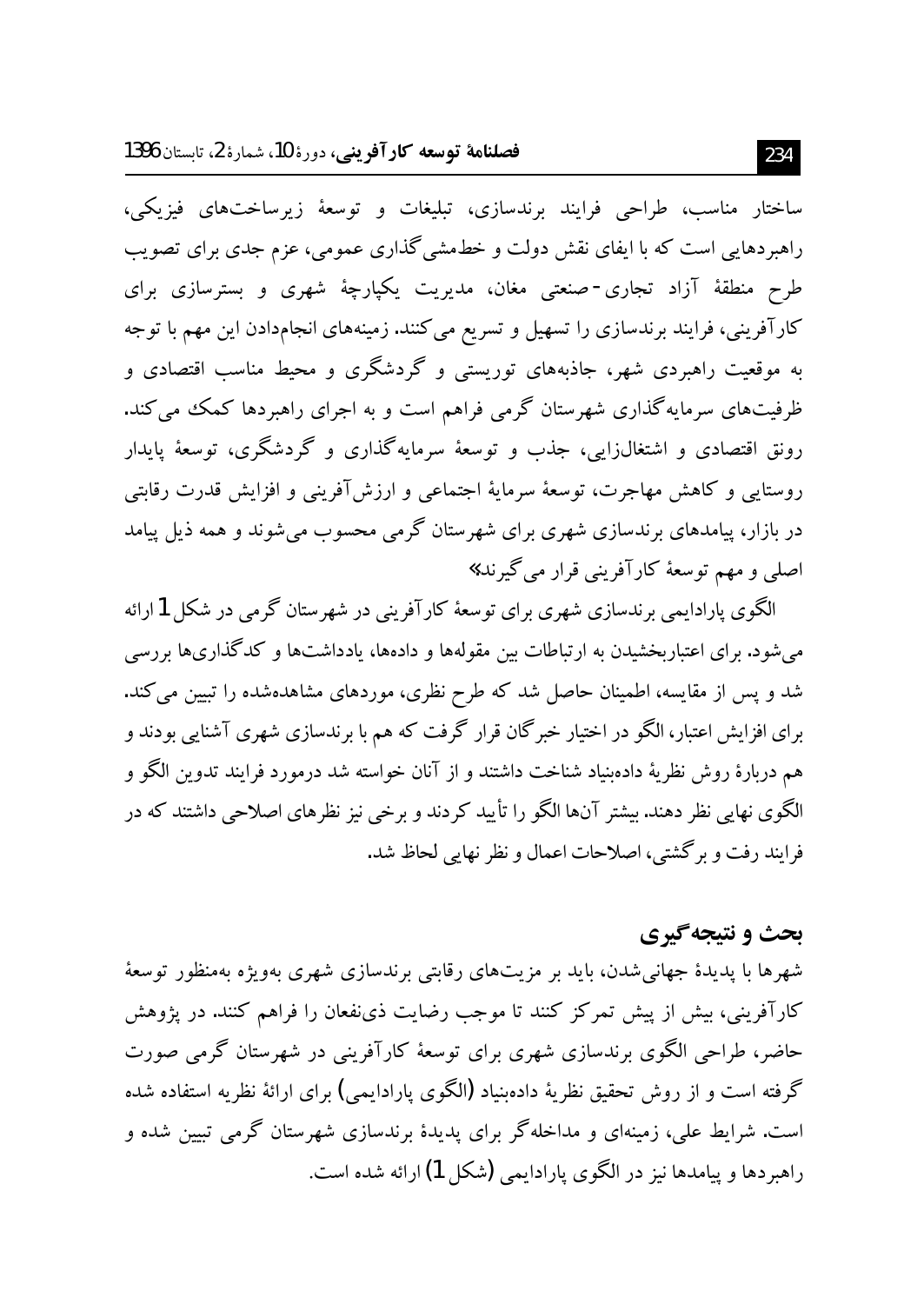

شکل 1. الگوی برندسازی شهری برای توسعهٔ کارآفرینی در شهرستان گرمی (محققساخته)

براساس نتایج، برندسازی شهری موجب توسعهٔ کارآفرینی میشود و کارآفرینی نیز زمینهٔ برندسازی را فراهم می کند و انجامدادن اقدامات لازم را تسهیل می کند و تسریع می بخشد و مدیریت یکپارچهٔ شهری را که از جمله شرایط مداخلهگر در الگو است، بهبود می بخشد. در موفقیت برندسازی شهری، مشارکت حداکثری عام و خاص امری حیاتی است که در کل پیکرهٔ شهر باید جاری باشد که درواقع نوعی جوش۱ددن وجه اشتراکات اجتماعی -فرهنگی و اقتصادی محلی با الزامات برندسازی شهری است که باید اتفاق بیفتد. همهٔ راهبردهای ارائهشده در الگو که در برندسازی شهری ضروریاند و بر پیامدها بهویژه توسعهٔ کارآفرینی تأثیر می گذارند، با بستر کارآفرینی پشتیبانی میشوند و با سرعت و اطمینان بیشتری اجرا میشوند و درواقع، رابطه و اثر متقابل بر هم دارند. حتى خود پيامدها هم درصورت تحقق، لازم و ملزم یکدیگرند، بهطوری که رونق اقتصادی و اشتغالزایی موجب تشدید، تسریع و تسهیل جذب و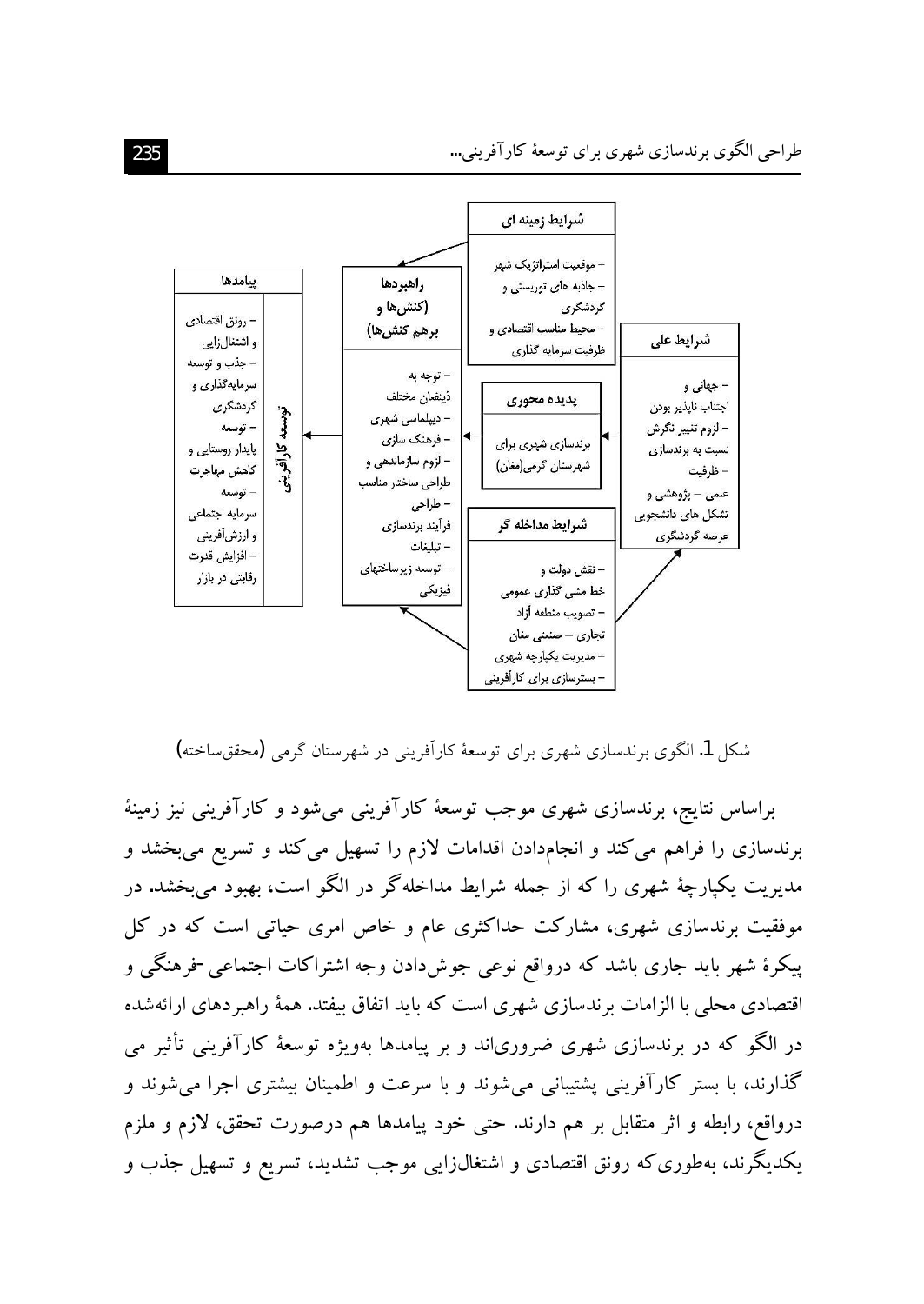فصلنامة توسعه كارآفريني، دورة 10، شمارة 2، تاستان 1396

توسعهٔ سرمایهگذاری و گردشگری، توسعهٔ سرمایهٔ اجتماعی و توسعهٔ پایدار روستایی و کاهش مهاجرت مي شود و برعکس. درنتيجه، توسعهٔ کارآفريني محقق مي شود.

.<br>بنابراین، پدیدهٔ برندسازی برای شهرستان گرمی، پیامدهای توسعهٔ کارآفرینی (رونق اقتصادی و اشتغالزایی، جذب و توسعهٔ گردشگری و سرمایهگذاری داخلی و خارجی، رونق کسبوکار محلی، افزایش درآمد و رفاه عمومی، بهبود کیفیت زندگی، ارائهٔ محصولات و خدمات کیفی به مشتریان، کاهش آسیبهای اجتماعی، توسعهٔ پایدار روستایی و کاهش مهاجرت از روستا و شهر، مهاجرت معکوس نخبگان، بهبود نفوذ شهر، افزایش تقاضا برای محصولات بومي و درنتيجه افزايش توليد و رونق صنايع محلي؛ بهويژه صنايع٥دستي، وصل شدن بـه بـازار جهاني، افزايش قدرت رقابتي در بازار و…)، توسعهٔ سرمايهٔ اجتماعي (تأثيرات اجتماعي -فرهنگي، بهبود مديريت و تحقق شايستهسالاري، هويتپذيري، افزايش غرور ملي و فرهنگی، تقویت حس همبستگی، افزایش صمیمیت و اعتماد، گرایش به اهداف عامالمنفعه، .<br>نهادینهشدن هنجارهای رفتار گروهی و همیاری، گسترش دموکراسی و قانونمداری، استقرار سیستم مدیریت مشارکتی، بهبود مدیریت فرهنگی، احیای هنرها و سنتهای بومی و…)، سیاسی (بلوغ سیاسی، حضور حداکثری و هدفمند عام و خاص، انتخاب اصلح، رهایی از سیاستزدگی و تحزبمحوری، اجتناب از قومیتگرایی و طایفه پرستی و…) و فناوری (انتقال فناوری، استفادهٔ مطلوب از ICT در بهبود مدیریت شهری، بهینهسازی مدیریت منابع فیزیکی و تجهیزات، آموزش کارا و اثربخش، بهرهمندی از نظامهای اطلاعاتی، تسهیل جریان اطلاعات و…) را بهدنبال دارد. البته در این میان، فرهنگ سازی، توجه به ذی،نفعان مختلف، جلب مشارکت عام و خاص، داشتن دیپلماسی مناسب شهری و تبلیغات در کنار نقش تسهیلگری دولت محلی حیاتی است. همچنین، ایجاد زیرساختهای لازم خدماتی و رفاهی بهویژه هتلها و مراکز اقامتی، حمل،ونقل هوایی و ریلی و جادهای، فناوریهای ارتباطی و توسعهٔ شبکههای مخابراتی، بهداشت و درمان بهویژه سرویسهای بهداشتی مناسب در بین مسیرها، ساخت ترمینال،های مناسب، توسعهٔ مراکز آموزشی و خدماتی، برگزاری دورههای مختلف آموزشی و توانمندسازي سرمايههاي انساني و… ضروري است (زارعي متين و باقري، 1394: 934- 935). در این راستا، پیشنهادهای کاربردی زیر نیز شایانتوجه و راهگشاست: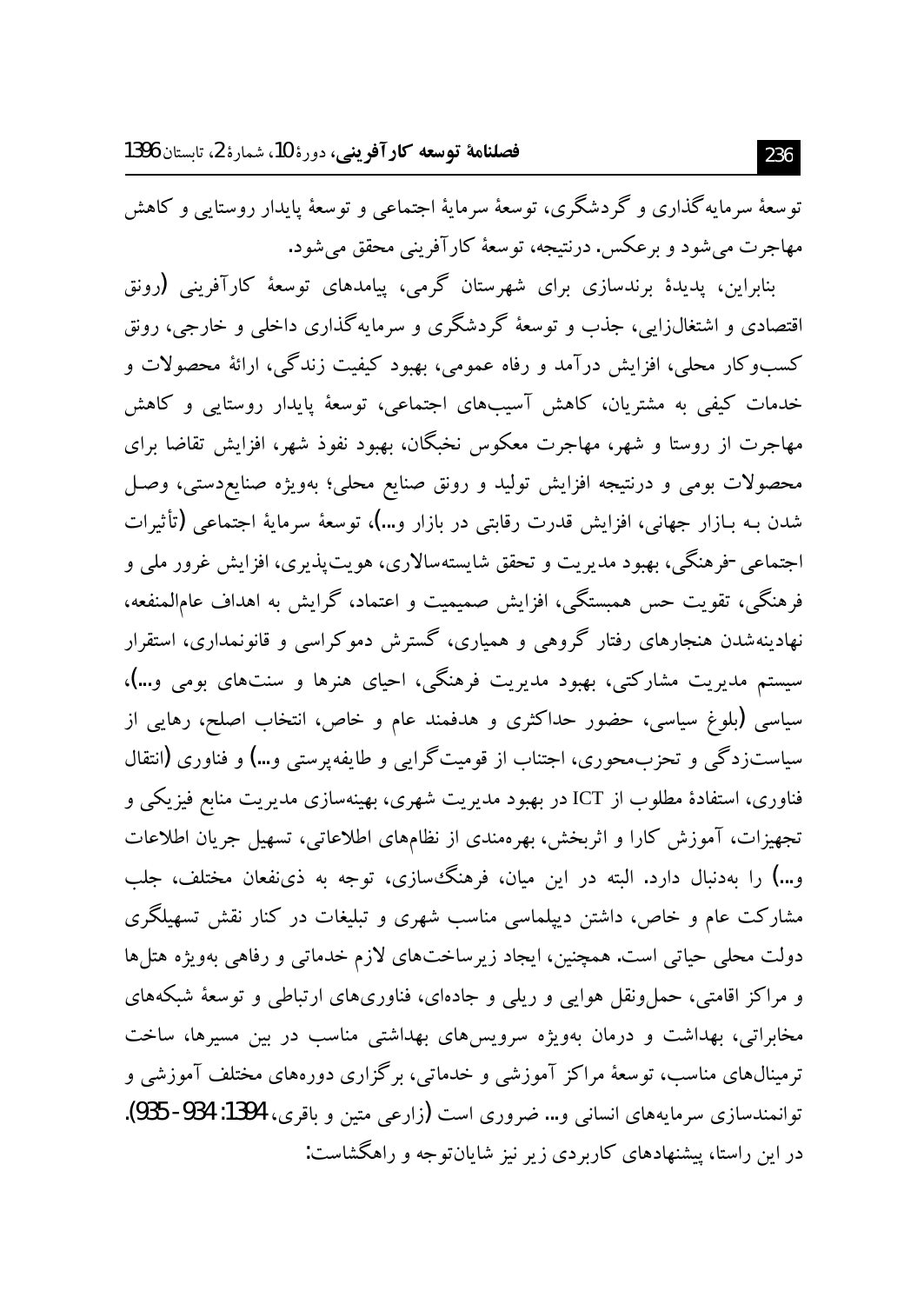با توجه به نتایج پژوهش، بهمنظور موفقیت در برندسازی شهرستان گرمی باید مشارکت عموم و حمایت دولت محلی وجود داشته باشد. موقعیت راهبردی و جغرافیایی شهرستان گرمی، فرصتی کمنظیر برای جلب حمایتهای دولتی و جذب منابع و سرمایهٔ کافی بهمنظور تقویت زیرساختهاست. باید در اسرع وقت، برای تشکیل کمیتهٔ راهبردی برندسازی اقدام کرد. تقاضای پنهان فراوانی برای بازدید از این شهرستان وجود دارد که با توسعهٔ کارآفرینی می توان بستر لازم را فراهم کرد و فرایند برندسازی را با سرعت عمل بالا همراه کرد تا جذب و نگهداشت انبوه بازدیدکنندگان مکان صورت پذیرد. باید دیدگاه و نظر عام و خاص درمورد برندسازی شهری، مثبت و از نگاه توجه به نیاز و خواست ذی:فعان باشد. باید برای فرهنگ سازی نیز اهتمام جدی داشت و به دانش(فزایی و تغییر نگرش در اذهان ذی:فعان برای داشتن شهر و مردمی شاد، روحبخش، سرزنده و پر از خاطرات جذاب و بهیادماندنی مبادرت ورزید. بهتر است در راستای تفهیم ضرورت این مهم و دانش(فزایی عموم، از تمام ظرفیتهای دانشگاه آزاد اسلامی، دانشگاه پیام نور، دانشگاه جامع علمی -کاربردی، مرکز آموزشی جهاد دانشگاهی، ادارهٔ آموزش و پرورش و کتابخانهٔ عمومی شهرستان گرمی بهرهٔ لازم را گرفت. قرارگرفتن گرمی بر سر راه کشور آذربایجان و ایران (بزرگراه قفقاز) را باید مزیتی کمنظیر برای صادرات و بازاریابی محصولات کشاورزی، دامپروری، باغداری و صنایع دستی در کنار بازاریابی مکان دانست. ارتباط سایر شهرهای کشور با شهرهای دشت مغان (گرمی، بیلهسوار و یارس آباد) مزیتی دیگر است و می توان با ایجاد و تقویت بازارچهٔ مرزی استاندارد و فعال در این شهرستان، شبکهٔ کارآمدی از مبادلات مرزی را بر مبنای مصلحتهای منطقهای، ملی و فراملی سامان داد. از آنجاکه کشور آذربایجان امکانات تولیدی، خدماتی و بهداشتی پیشرفتهای ندارد، می توان با تقویت زیرساخت بهداشتی-درمانی و ایجاد بیمارستانها و مراکز درمانی مجهز، ظرفیت توریستدرمانی را برای انبوه متقاضیان کشور همسایه ایجاد کرد و خدمات و محصولات پزشکی را عرضه کرد و بازاری مناسب در داخل ایجاد کرد. همچنین، رونق اقتصادی گرمی با تقویت صنعت توریسم، عاملی برای جلب اعتماد و آرامش خاطر گردشگران داخلی است.

از آنجاکه برند ملی بر تمام عناصر سرزمینی کشور که شهرها نیز در آن جای می گیرند، تأثیر می گذارد، پیشنهاد می شود چنین مطالعاتی در زمینهٔ برند ملی هم انجام پذیرد.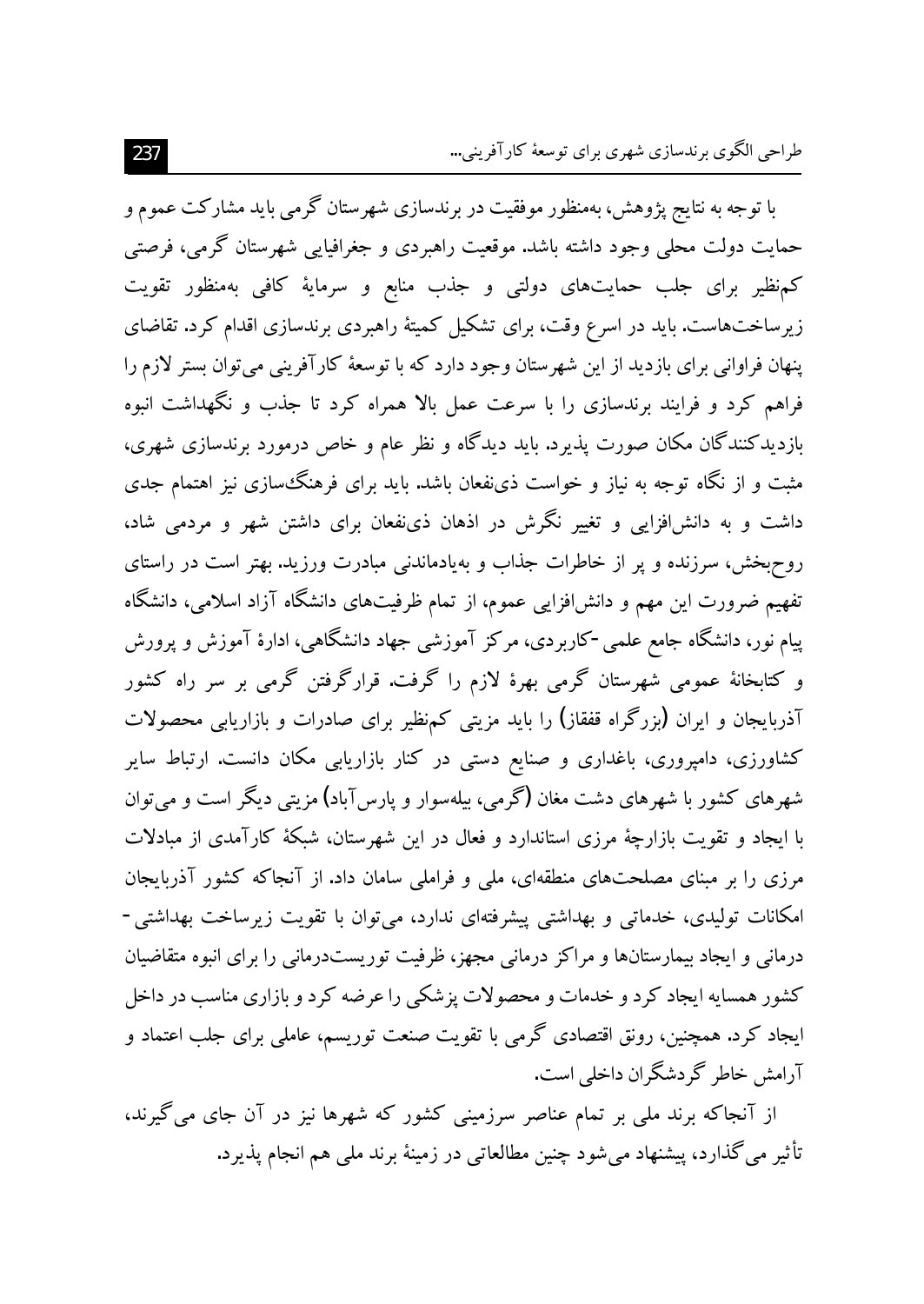#### مناىع

- آقایی، شیما (1389)، بررس<sub>ی</sub> م*وانع ساختاری توسعه ک*ارآفرین<sub>ی</sub> سازمان<sub>ی</sub> در شـرکت ملـی پتروشـیمی *ایران*، پایاننامهٔ کارشناسی ارشد، دانشکدهٔ کارآفرینی، دانشگاه تهران.
- اخلاصی، امیر (1391)، ارائه مدل برندسازی برای کلان پروژههای تفریحی، اقامتی، گردشگری و ورزشی کشور با رویکرد بومی براساس تئوری مبتنی بر دادهها، پایان نامهٔ دکتری تخصصی مدیریت بازاريابي، دانشكدهٔ مديريت، دانشگاه تهران.
- اشتراوس، آنسلم و جولیت کوربین **(1**385)، *اصول روش تحقیق کیفی: نظریه مبنایی، رویهها و* شیوهها، ترجمهٔ بیوک محمدی، پژوهشگاه علوم انسانی و مطالعات فرهنگی، تهران.
- امینی، الهام، بهراد، علیرضا، منوری، ایرج و سعید مددی باروق (1395)، «نقش مدیریت شهری در بسترسازی برای توسعه کارآفرینی در راستای خدماترسانی و ظرفیتسازی مورد نیاز شهر»، چهارمین کنفرانس بین المللی پژوهش های کاربردی در مدیریت و حسابداری، ایران، تهران، دانشگاه شهید بهشتی، https://www.civilica.com.
- یاکدل، محمدرضا، نایبزاده، شهناز و حسن دهقان دهنوی (1390)، «رزیابی بازارگرایی، نوآوری و وفاداری مشتری بر عملکرد کسبوکار (مطالعه موردی: گروه پوشاک پل)»، *نشریه مدیریت* ب*ازاريابي*، دورهٔ ششم، شمارهٔ 10: 1- 26.
- جعفرنژاد هتکه لوئی، محمد باقر و فضه هوشیار مهربان (1393)، «لزوم توجه مدیریت شهری به کارآفرین<u>ی</u> شهری و نقش شهرداریها در بهبود وضعیت کسبوکار» *کنفرانس بین المللی توسعه و تعالی* كسب وكار، ايران، تهران، مؤسسه مديران ايدهپرداز پايتخت ويرا، https://www.civilica.com.
- خواجهئیان، داتیس و سعید راد (1389)، «تدوین مدل هدایتگر مدیریت شهری برای توسعه كار آفريني»، فصلنامه مطالعات مديريت شهري، دورهٔ دوم، شمارهٔ 3: 119- 131.
- ذكائ<sub>ي</sub>، محمد سعيد **(1381)**، «فطريه و روش در تحقيقات كيفي»، *فصلنامه علوم اجتماعي*، دوره نهم، شمارة 17: 41- 69.
- زارعی متین، حسن و مسلم باقری (1394)، «تبیین راهکارهای ارتقای صنعت گردشگری جمهوری اسلامی ایران»، *نشریه مدیریت فرهنگ سازمانی*، دورهٔ سیزدهم، شمارهٔ 3: 925- 944.
- زالي، محمدرضا، رضوي، سيدمصطفى، يدالهي فارسي، جهانگير و اسداله كردنائيج (1391)، شبكه *اجتماعی کارآفرینان و شاخصهای دیدهبان جهانی (GEM)، چ*اپ اول، انتشارات مؤسسهٔ کار و تأمين اجتماعي، تهران.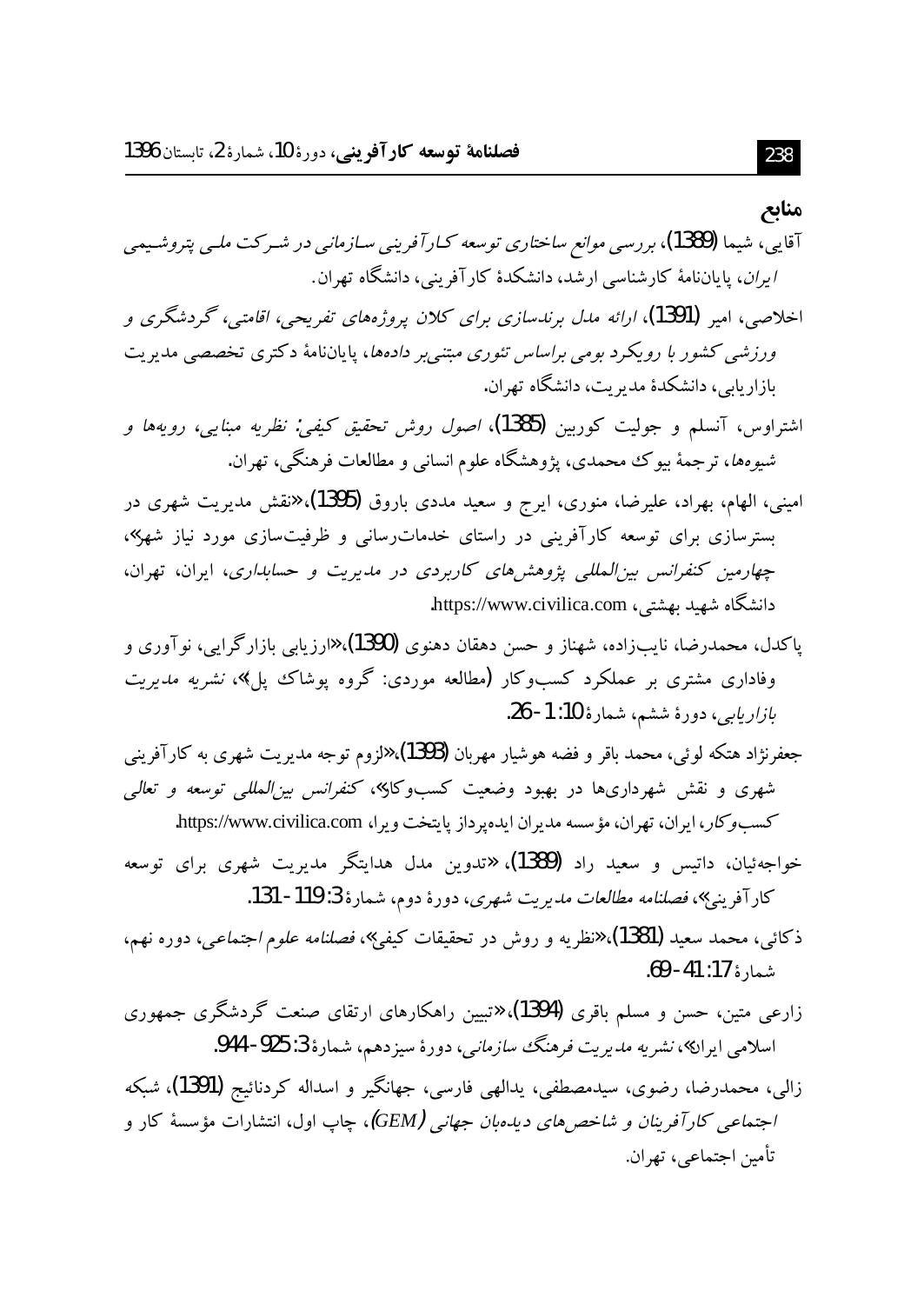شیرمحمدی، شهرام، مطلبی، قاسم و شاهین حیدری (1394)، «خوانشی از جایگاه و نقش برندسازی معماری بر رقابت پذیری شهری در شهرهای جهانی*»، فصلنامه مدیریت شهری*، دورهٔ چهاردهم، شمارة 40: 177-206.

- ۔<br>کاظمی تریقان، مریم و محمدحسن مبارکے **(1391)**، ہررسے اثر کارآفرینے پر رشد اقتصادی ایران با استفاده از رو یکرد میانگین گیری پیزی»، *فصلنامه توسعه کار آفرینی،* دورهٔ پنجم، شمارهٔ 3: 125- 144.
- مرسله، زلیخا (1393)، شناخت عوامل مؤثر در ایجاد برند شهری و رفتار مثبت شهروندی در شهر کرج، پایاننامهٔ کارشناسی ارشد مدیریت دولتی، دانشگاه آزاد اسلامی قزوین.

مهارتی، یعقوب و آزاده جلالی **(1391)**، «مدل مفهومی توسعه کارآفرینی در شهرهای خلاق» *اولین همایش* ملي مديريت وكارآفريني، ايران، خوانسار، دانشگاه پيام نور مركز خوانسار، https://www.civilica.com.

- Aladkoomo, Florence O. (2004). "Nigeria Educational Policy and Entrepreneurship", Centre for Industrial Research and Development (CIRD) Obafemi Awolowo University, Ile-Ife, Nigeria, 9(2): 75-83.
- Anokhin, Sergey; Grichnik, Dietmar; Hisrich, Robert D. (2008). "The Journey from Novice to Serial Entrepreneurship in China and Germany: Are the Drivers the Same?", Managing Global Transitions, 2(6): 117-142.
- Awasthi, D. (2011). "Approaches to Entrepreneurship Development: The Indian Experience", Journal of Global Entrepreneurship Research, 2(1): 107-123.
- Begner, W. (2006). "Corporate ventures and knowledge", In Michale Hitt & Duane Ireland, Entrepreneurship, Victoria: Blackwell, 5(12): 45-48.
- Bygrave, W.D.  $(1989)$ . "The Entrepreneurship paradigm $(II)$ : Chaos and catastrophes among Quantum Jump?", Entrepreneurship theory & practice,  $2(14): 8.$
- Chowdhury, M.S. (2007). "Overcoming Entrepreneurship Development Constraints: the Case of Bangladesh", Journal of Enterprising Communities: People and Places in the Global Economy, 1(3): 240-251.
- Freire. J. (2005). Geo-branding, are we talking nonsense? A theoretical reflection on brands applied to places, Journal of place branding and public diplomacy, 7(16): 347-362.
- Fu, T., & Yu, L. (2001). "Toward a theory of the entrepreneurial state". International Journal of social economics, 9(28): 7-14.
- Gholam Mosstafa Khan, M. (2007)." Entrepreneurship Development Programs of small and medium enterprises in Bahrain", International Journal of Entrepreneurship and Small Business, 2(14): 116-122.